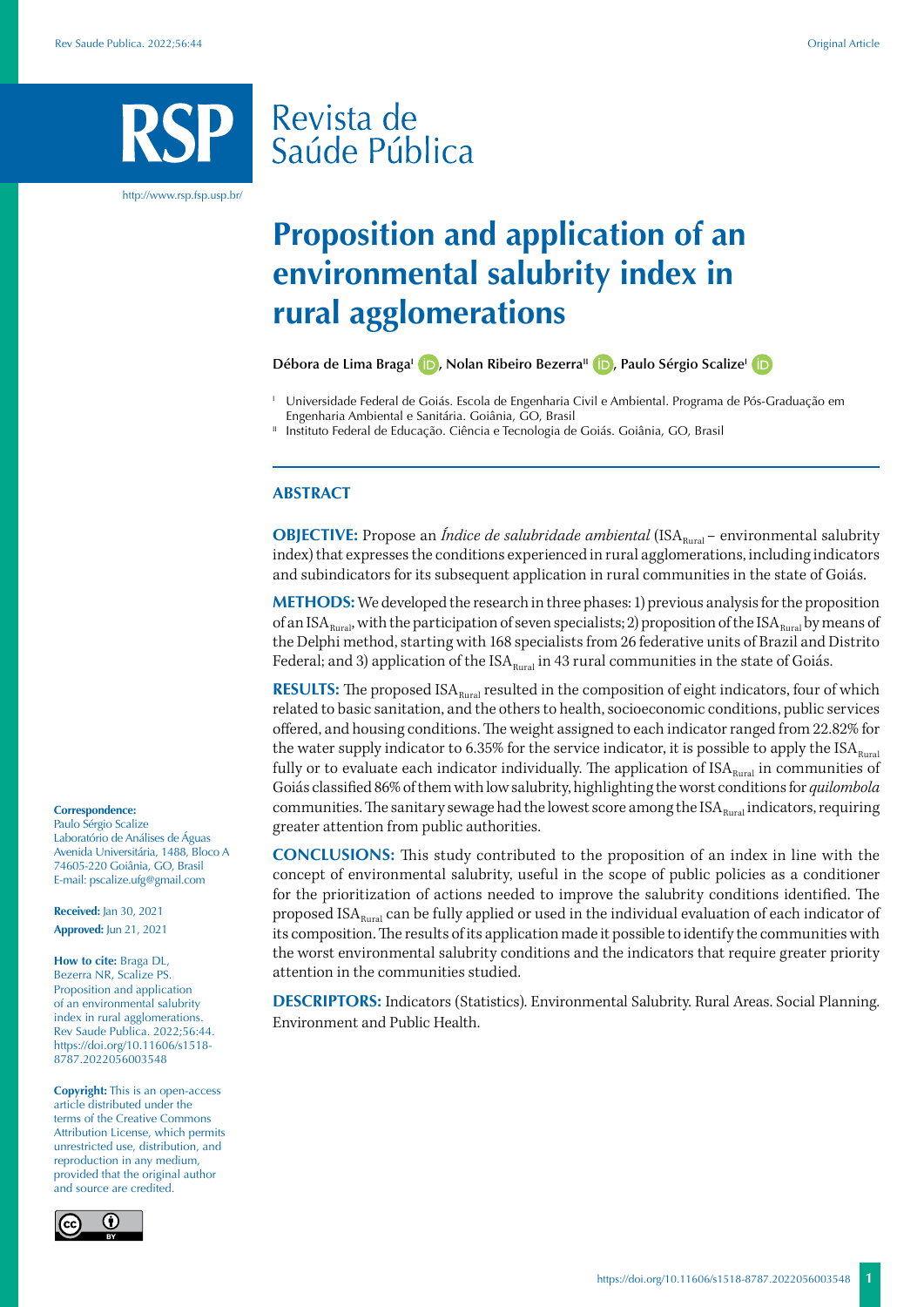## **INTRODUCTION**

Health is the result of living conditions of a population, expressing the social and economic organization of the country, having as determinants and conditioning factors: food, housing, basic sanitation, environment, work, income, education, physical activity, transportation, leisure and access to essential goods and services, among others<sup>1</sup>.

Thus, these basic individual and collective needs promote the environmental salubrity of a population. Internationally, there is no direct concept of environmental salubrity, since the terminology is presented by the expression environmental health, and, in Brazil, differs from the concept of *salubridade ambiental* (environmental salubrity). In general, papers use the terms health, hygiene and cleaning to address the salubrious issue. In Brazil, environmental salubrity was initially defined by State Law no. 750, of March 31, 1992, in Article 2, Section II, "as the environmental quality capable of preventing the occurrence of diseases transmitted by the environment and of promoting the improvement of mesological conditions favorable to the health of the urban and rural population"2 . This concept has been undergoing changes, as presented in several publications<sup>3-5</sup>.

The study of the environmental salubrity of a place is important to measure the health situation that a certain population enjoys as a result of their living conditions. Therefore, it is possible to measure a healthy environment by determining the health status of a population, influenced by socioeconomic conditions, education, basic sanitation, and the environments in which they circulate daily.

In this context, to determine environmental salubrity, the *Conselho Estadual de Saneamento* (Conesan – State Sanitation Council)6 proposedthe *indicador de salubridade ambiental* (ISA – Environmental Salubrity Indicator), from which its original composition has been adapted, with the inclusion and exclusion of indicators and/or subindicators and the alteration of their weights. Many times this occurs arbitrarily or through the replication of existing studies, considering, or not, the peculiarities of the analyzed region<sup>7-9</sup>. It is important to select carefully the indicators to compose the ISA, interrelating its problem and objective of analysis. Few studies have used the literature review<sup>10</sup> and employed the Delphi method<sup>11,12</sup> to propose an index.

Despite the good acceptability of ISA, little research exists on environmental salubrity in rural areas. Of 76 studies on the ISA<sup>9</sup>, only seven were applied to rural areas, where only one study adapted the ISA, considering the conceptual relations of sanitation and health. However, the object of study in that case was the rural households, not the rural agglomeration<sup>13</sup>.

Thus, the objective of this work was to propose an index to determine environmental salubrity in rural agglomerations (ISA $_{\text{Rural}}$ ) and apply it to rural communities in the state of Goiás.

#### **METHODS**

We carried out the research methodology in three phases, preceded by a literature review using the following databases: Scientific Electronic Library Online (SciELO); *Periódicos*  Capes; Web of Science, and other online search tools. For this, we used the keywords in English and Portuguese: "indicator"; "index"; "salubrity"; "environmental health"; "environmental"; "health"; "*indicador*"; "*índice*"; "*salubridade*"; "*salubridade ambiental*"; "*saúde ambiental*"; "*indicador de salubridade*" and "ISA". The material found provided subsidies for the elaboration of the forms used in the first and second phases.

## **Phase One: Preliminary Analysis to Propose an ISA**<sub>Rural</sub>

We carried out this phase in order to define the methodology to apply for the proposition of an  $ISA<sub>Runal</sub>$ . For this, we selected specialists based on their area of expertise, related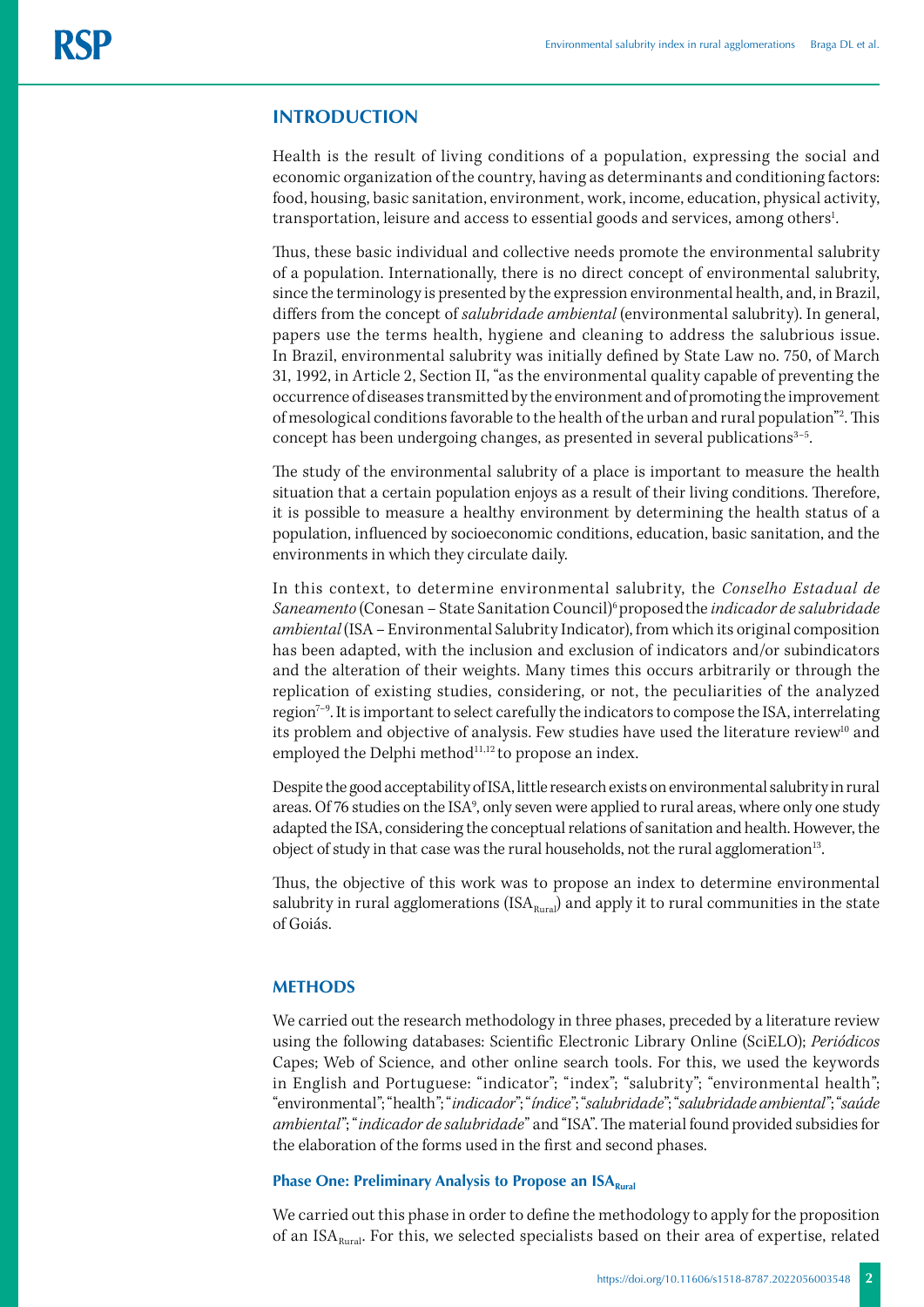to ISA and to environmental indicators or environmental health, in addition to their availability to contribute to the project. Therefore, we chose seven experts who could participate in the activities and be present at a face-to-face activity. In order to guide and bring subsidies for the discussions, we prepared and applied a semi-structured interview form containing: the program, the purpose of ISA, concepts of environmental salubrity, the Basic Manual of ISA $\mathfrak k$ , and six guiding questions (in a complementary file)<sup>a</sup>. After planning the answers, we had a meeting, in Goiânia, on March 20, 2019, when we discussed the topic, culminating with the indication of a method to apply in the proposition of an  $ISA<sub>Runal</sub>$ , besides the initial indicators useful for its composition and the definition of consultation with experts per domain area.

## **Phase Two: ISA**<sub>Rural</sub> Proposition

We built the ISA proposition using the Delphi method, useful to structure the communication process of a group in such a way that it can, in an integrated way, deal with complex problems<sup>14</sup>. We built it in the following sequence:

## **Selection of Experts**

- Group 1: made up of 168 specialists from all the Federal Units (UF) of Brazil, the Distrito Federal, and representatives of the rural communities, with their areas of expertise related to the research, who guided the choice and evaluation of the indicators for the  $ISA<sub>Runal</sub>$ .
- Group 2: made up of 66 members formed from the members of Group 1 who agreed to participate in the research; and two more researchers from the environmental health area. We subdivided them by areas of activity (water supply; sewage; solid waste; rainwater; environmental health; management; and community) and used them for the choice and evaluation of the subindicators.
- a) 1st step: Indicator Selection
- 1st round: choice of indicators pre-selected by the experts in the face-to-face discussion, as well as the suggestion of new indicators and subindicators for each proposed indicator. We used a form with the contextualization steps to choose the indicators and suggest subindicators.
- 2nd round: reevaluation of the answers in light of the answers of the other experts and inclusion, or exclusion, of the indicators suggested in the 1st round. Suggestion and evaluation of new indicators by means of a form containing the results of the 1st round.
- b) 2nd step: Evaluation of indicators
- $ISA<sub>Rural</sub>$  formulation: presentation of the chosen indicators and weighting of the  $ISA<sub>Rural</sub>$ indicators by applying a form containing the results of the 1st and 2nd rounds.
- c) 3rd step: Selection and evaluation of subindicators
- 1st round: aimed at choosing and weighting of the subindicators and suggesting new ones. It counted on the application of forms with the results of the first round of choice of indicators sent to each subgroup of experts related to their area of work, by means of which occurred the presentation and analysis of the suggested subindicators. Then, we selected and evaluated the subindicators for each  $ISA<sub>Runal</sub>$ .
- 2nd round: reevaluation of the responses of the other experts. By applying a form containing the results of the first round of analysis, we selected and evaluated the subindicators of each  $ISA_{\text{Rural}}^b$ .

The Research Ethics Committee of the Universidade Federal de Goiás (UFG) approved the project, with consultation with experts, under protocol no. 3.893.454/2020.

a Supplementary material available from: [https://files.](https://files.cercomp.ufg.br/weby/up/780/o/Arquivo_complementar_proposicao_e_aplicacao_ISA_Rural.pdf) [cercomp.ufg.br/weby/up/780/o/](https://files.cercomp.ufg.br/weby/up/780/o/Arquivo_complementar_proposicao_e_aplicacao_ISA_Rural.pdf) [Arquivo\\_complementar\\_](https://files.cercomp.ufg.br/weby/up/780/o/Arquivo_complementar_proposicao_e_aplicacao_ISA_Rural.pdf) [proposicao\\_e\\_aplicacao\\_ISA\\_](https://files.cercomp.ufg.br/weby/up/780/o/Arquivo_complementar_proposicao_e_aplicacao_ISA_Rural.pdf) [Rural.pdf](https://files.cercomp.ufg.br/weby/up/780/o/Arquivo_complementar_proposicao_e_aplicacao_ISA_Rural.pdf)

**b** Only the form referring to the  $I<sub>Health</sub> subindicators obtained one$ more stage for presentation and analysis of the changes suggested by the experts.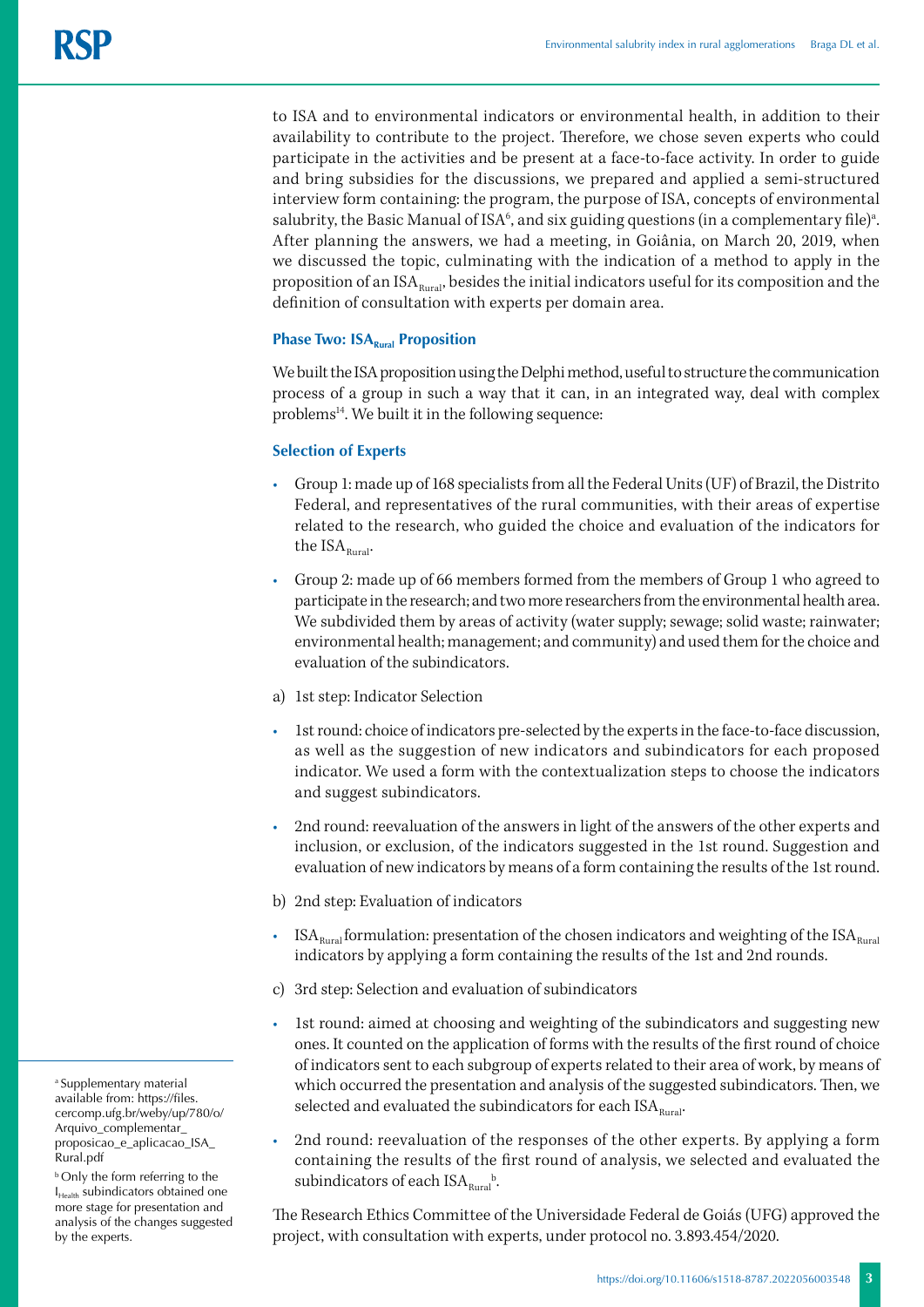#### **Phase Three: Applying ISA**<sub>Rural</sub>

The third and last phase consisted in applying the  $ISA<sub>Runal</sub>$  and in measuring and analyzing the environmental salubrity in 43 rural and traditional communities in the state of Goiás, being 16 agglomerations, 21 *quilombolas*, and six riverside communities (Table 3). The data for the calculation of the ISA came from the project sanitation and environmental health in rural and traditional communities of Goiás (SanRural), developed by UFG and financed by the National Health Foundation (Funasa), of which the authors are part. We collected the data locally, including water analysis, blood and stool tests, application of forms and checklists to survey the conditions of sanitation, health, housing, hygiene, soil use and occupation, collective infrastructure, and socioeconomic conditions. The Research Ethics Committee of the UF Goiás approved the project, under protocol no. 2.886.174/2018.

We calculated all the indicators and subindicators that made up the  $ISA<sub>Runal</sub>$  using Microsoft Excel software. We presented the results for each community studied, as well as from the worst to the best environmental salubrity condition among them, according to the following scoring ranges: insalubrious (between 0 and 25), low salubrity (from 26 to 50), medium salubrity (from 51 to 75) or salubrious (from 76 to  $100$ <sup>3</sup>. .

#### **RESULTS AND DISCUSSION**

## **Preliminary Analysis for the Proposition of an ISA**<sub>Rural</sub>

The meeting in person started with a discussion about the answers of 57.14% of the experts consulted in the first phase. Based on the existing concepts of environmental salubrity and having as main reference the concept currently used by Funasa<sup>5</sup>, we discussed and proposed, together with the specialists who contributed to the study, that "environmental salubrity consists of the health situation that a certain population enjoys as a result of the socioeconomic and environmental conditions in which they live". We used this as a reference for the determination of indicators and subindicators and their weightings.

Due to the diversity of the rural environment, we defined the  $ISA<sub>Rural</sub>$  proposition to be for rural agglomerations, and not for all rural areas. The Brazilian Institute of Geography and Statistics (IBGE) defines rural agglomerations as residential units with adjacent buildings, that is, 50 meters or less in distance from each other and with characteristics of permanence<sup>15</sup>. In this sense,  $ISA<sub>Rural</sub>$  can be applied to census sectors:1b, 2 and 4 (agglomerations close to urban areas); 3 (more densely populated isolated agglomerations), 5, 6 and 7 (less densely populated isolated agglomerations), defined in the *programa nacional de saneamento rural* (PNSR – national rural sanitation program)16, one of the three programs of the *Plano Nacional de Saneamento Básico* (Plansab – National Basic Sanitation Plan)17.

By consensus of the experts, we chose Delphi as the most appropriate method, developed in three stages: 1) choice and/or complementation of the indicators suggested in the meeting; 2) evaluation of the indicators, and 3) choice and evaluation of the subindicators. Initially, we suggested seven indicators for the consultation with experts: *indicador de abastecimento de água* (I<sub>AB</sub> – water supply indicator); *indicador de esgotamento sanitário* (I<sub>ES</sub> – sewage indicator); *indicador de resíduos sólidos* (I<sub>RS</sub> – solid waste indicator); *indicador de drenagem* (I<sub>DR</sub> – drainage indicator); health indicator (I<sub>Health</sub>); *indicador socioeconômico*  $(I_{SE}$  – socioeconomic indicator); and service indicator  $(I_{Serves})$ . Finally, we defined that the specialists should be selected and divided by areas of expertise, composing seven groups, four related to basic sanitation, one to environmental health, and two others to environmental management and rural communities. The last two groups have the function of allowing the analysis of the composition of the indicators and revealing, by the representatives of the communities, the particularities and limitations of the rural areas. Thus, the previous analysis phase fulfilled the task of defining the methodology for the  $ISA<sub>Runal</sub>$  proposition.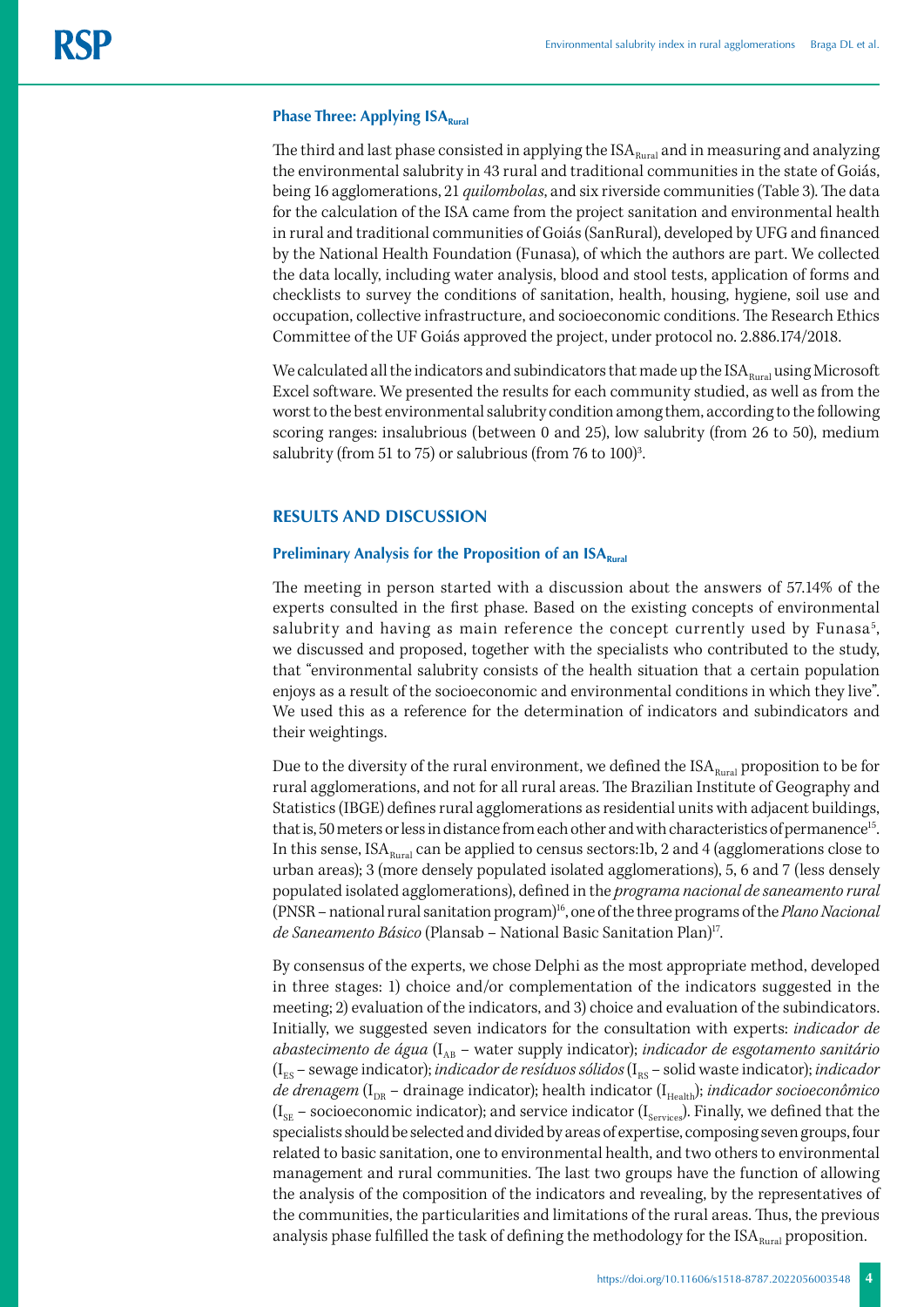#### **ISA**<sub>Rural</sub> Proposition

After the consensus obtained in the previous phase, we began proposing the  $ISA<sub>Rural</sub>$ using the Delphi method, divided in three stages as described in Table 1. It presents the number of invited specialists, the frequency and time of feedback, as well as the UF and the Distrito Federal without feedback, representing, at the end of the  $ISA<sub>Runal</sub>$  composition, 70.4% of participation, which, given the geographical dimensions of the country, was considered excellent.

The frequency of agreement of the seven indicators, defined in the previous analysis and suggested in the 1st and 2nd rounds of selection of  $ISA<sub>Runal</sub>$  indicators (Table 1), is presented in Figure 1, together with the frequency of suggestion of three new indicators suggested in the 1st round and the percentage of agreement of their inclusion. In the 1st round, the indicators  $I_{AB}$ ,  $I_{ES}$ ,  $I_{ES}$  and  $I_{Head}$  obtained 100% frequency of agreement, with only a few exceptions of partial agreement, such as the inclusion of the word "management" in the  $I_{RS}$ , changing to *indicador de manejo de resíduos sólidos* (I<sub>MRS</sub> – solid waste management indicator). Most experts agreed, totally or partially, with the  $I_{DR}$  (89.06%),  $I_{SE}$  (98.44%) and  $I_{Services}$  (79.69%).

Regarding the  $I_{DR}$ , the specialists who did not agree with its inclusion (10.94%) justified that its relevance is only for urban areas, because, for rural areas, drainage is a natural process, and that Federal Law no. 11.455/200718 only contemplates urban areas. However, we considered rainwater management in the PNSR16 indicators. For this indicator, the suggestion is to include the word "management", with reference to the rural sanitation components of the PNSR, changing it to *indicador de manejo de águas pluviais* ( $I_{\text{MAP}}$  – rainwater management indicator) in place of the  $I_{DR}$ . Regarding the  $I_{SE}$ , only one expert did not agree with its inclusion, but did not provide any justification. For  $I_{\text{Serves}}$ , the reasons for not agreeing were that it is a very broad indicator, it is difficult to obtain data, and it is included in the previous indicators. In this round, we observed the suggestion of 21 more indicators different from the initial seven, and we considered relevant the one suggested by two or more experts, resulting in three indicators: 1) *indicador de condições de moradia*  $(I<sub>CM</sub> - housing conditions indicator); 2) *indicador de energia elétrica* (I<sub>EL</sub> - electric power)$ indicator); and 3) *indicador de controle de vetores* (I<sub>CV</sub> – vector control indicator) (Figure 1).

Also during the 1st round, we separated the subindicators suggested by the specialists into groups that encompassed the same theme. We used those with higher frequency in the proposition of subindicators in the 3rd stage of the Delphi method application.

| <b>Stages of the Delphi method</b> |                                                                                        | Number of<br>invited experts | <b>Feedback</b><br>from the<br>experts $(\% )$ | <b>Period</b><br>(days) | <b>Participation of</b><br><b>UF representatives</b><br>(%) | <b>UF without</b><br>answer back        |
|------------------------------------|----------------------------------------------------------------------------------------|------------------------------|------------------------------------------------|-------------------------|-------------------------------------------------------------|-----------------------------------------|
| 1 <sup>a</sup>                     | 1st round for choosing<br>and suggesting<br>indicators and<br>suggesting subindicators | 168                          | 38.1                                           | 52                      | 85.2                                                        | MT, MS, PA<br>and PE                    |
|                                    | 2nd round for choosing<br>the indicators                                               | 64                           | 84.4                                           | 46                      | 77.8                                                        | MT, MS, PA,<br>PE, AM and RS            |
| $2^{\mathrm{a}}$                   | Weighting of indicators                                                                | 54                           | 87.0                                           | 37                      | 70.4                                                        | MT, MS, PA,<br>PE, AM, RS, ES<br>and SE |
| 3 <sup>a</sup>                     | 1st round for analysis,<br>choice and weighting of<br>subindicators                    | 66                           | 60.6                                           | 60                      | 74.1                                                        | MT, MS, PA,<br>PE, AM, AL<br>and ES     |
|                                    | 2nd round for analysis<br>and weighting of<br>subindicators                            | 40                           | 87.5                                           | 40                      | 70.4                                                        | MT, MS, PA,<br>PE, AM, AL, ES<br>and RS |

**Table 1.** Stages of the Delphi method application, with the number of invited experts, feedback frequency, period, and Brazilian federative units without feedback of experts.

UF: Brazilian Federative Unit; AL: Alagoas; AM: Amazonas; ES: Espírito Santo; MT: Mato Grosso; MS: Mato Grosso do Sul; PA: Pará; PE: Pernambuco; RS: Rio Grande do Sul; SE: Sergipe.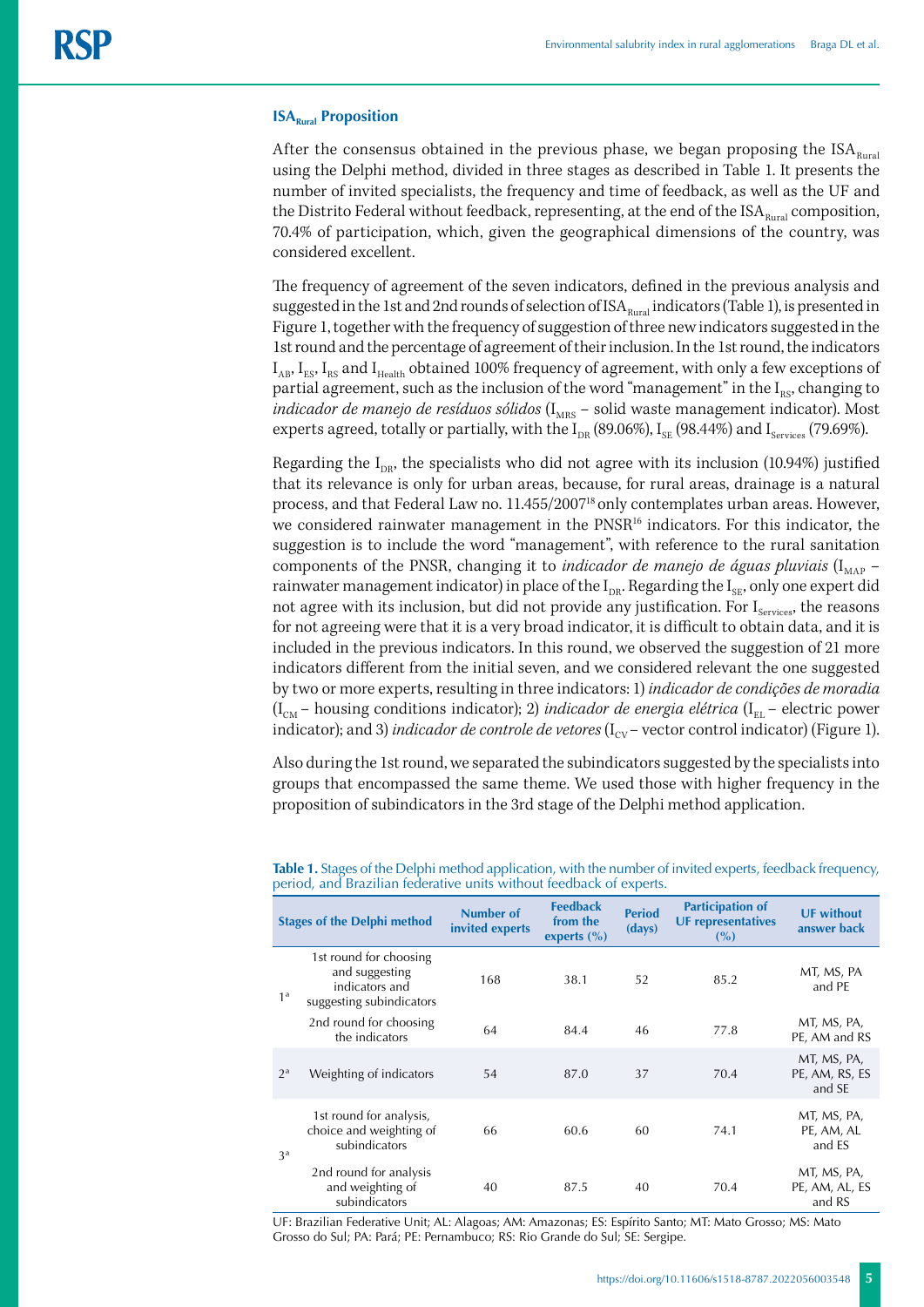In the 2nd round, we presented all the questions and observations to the experts, with the option of performing a new analysis on the  $ISA<sub>Rural</sub>$  composition. Among the ten suggested indicators, eight presented a frequency greater than 70% of agreement (total and partial), which we maintained and considered for the weighting of the formula. We considered that the other indicators contemplated  $I_{EL}$  and  $I_{CV}$  and we removed them from the index. Eight indicators defined the  $ISA<sub>Runal</sub>$ , four related to basic sanitation components, one to health, one to socioeconomic conditions, one to services offered in rural agglomerations, and one to housing conditions. Thus, the following indicators remained:  $I_{AB}; I_{ES}; I_{MRS}; I_{MAP}; I_{Health}; I_{SE}; I_{Services};$  and  $I_{CM}.$ The sanitation and health indicators accounted for 75.81% of the weight of the  $ISA<sub>Runal</sub>$ .

In the next round, relative to the 2nd stage of the Delphi method application, the experts considered the weights for each one of the indicators, resulting in the following average values and standard deviations for each indicator:  $I_{AB} = 22.82 \pm 7.45$ ;  $I_{ES} = 19.44 \pm 5.29$ ;  $I_{MRS} = 13.16 \pm 4.01$ ;  $I_{MAP} = 7.82 \pm 3.39$ ;  $I_{Health} = 12.55 \pm 4.85$ ;  $I_{SE} = 8.70 \pm 3.92$ ;  $I_{Serves} = 6.35 \pm 2.94$ and  $I_{\text{CM}}$  = 9.16 ± 4.62. ISA<sub>Rural</sub> resulted from the average value of the weights assigned by the experts for each indicator, resulting in Equation 1,

$$
\text{ISA}_{\text{Rural}} = 0.2282\text{I}_{\text{AB}} + 0.1944\text{I}_{\text{ES}} + 0.1316\text{I}_{\text{MRS}} + 0.0782\text{I}_{\text{MAP}} + 0.1255\text{I}_{\text{Health}} + 0.0870\text{I}_{\text{SE}} + 0.0635\text{I}_{\text{Service}} + 0.0916\text{I}_{\text{CM}} \tag{1}
$$

Legend: water supply indicator =  $I_{AB}$ ; sewage indicator =  $I_{ES}$ ; solid waste management indicator =  $I_{MRS}$ ; rainwater management indicator =  $I_{MAP}$ ; health indicator =  $I_{HEAITH}$ ; socioeconomic indicator =  $I_{SE}$ ; service indicator =  $I_{Services}$ ; and housing conditions indicator =  $I_{CM}$ .



I<sub>AB</sub> (indicador de abastecimento de água): water supply indicator; I<sub>ES</sub> (indicador de esgotamento sanitário): sewage indicator; I<sub>RS</sub> (*indicador de resíduos sólidos*): solid waste indicator; I<sub>MRS</sub> (*indicador de manejo de resíduos sólidos*): solid waste management indicator; I<sub>DR</sub> (*indicador de drenagem*): drainage indicator; I<sub>MAP</sub> (*indicador de manejo de águas pluviais*): rainwater management indicator; I<sub>Health</sub>: health indicator; I<sub>SE</sub> (*indicador socioeconômico*): socioeconomic indicator; I<sub>Services</sub>: services indicator; I<sub>CM</sub> (*indicador de condições de moradia*): housing conditions indicator; I<sub>EL</sub> (*indicador de energia elétrica*): electrical power indicator; I<sub>CV</sub> (*indicador de controle de vetores*): vector control indicator ; 1st R: first round; 2nd R: second round.

**Figure 1.** Frequency of agreement on the permanence and inclusion of indicators in the ISA composition obtained in the first and second rounds of the first stage of the Delphi method.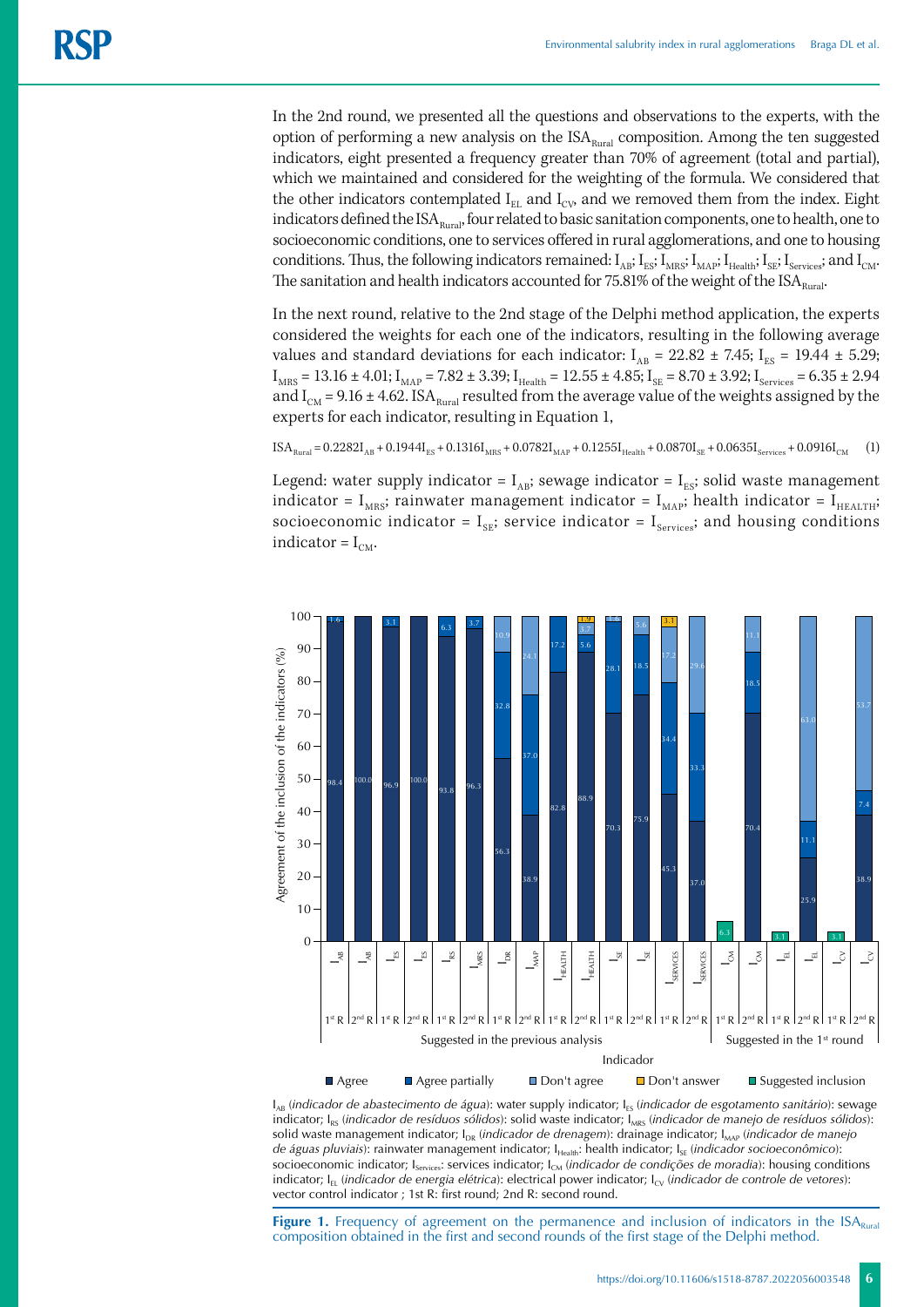For the 1st round of the 3rd stage of the Delphi method application, and based on the groups of subindicators that obtained the highest percentage of suggestion in the 1st round of the 1st stage, we consulted the specific technical-scientific bibliography, considering the concept of environmental salubrity, used to formulated a list of subindicators sent for consultation to the specialists. Figure 2 shows the frequency of agreement of the inclusion of subindicators in the formulas and the scores.

The subindicators of  $I_{AB}$ ,  $I_{MRS}$ ,  $I_{SE}$  and  $I_{CM}$  obtained 100% frequency of agreement for inclusion, with some reservations of adjustments in the descriptions of the formulas and weightings.

In the  $I_{FS}$  subindicators, only two experts (7.1%) did not agree with the inclusion, justifying that it would not be necessary to separate sanitary sewage into excreta and wastewater. However, studies applied in rural areas<sup>13</sup> considered this separation relevant. Therefore, we kept these subindicators for the next round, with only minor changes in the formulas and scores, according to the suggestions.

Regarding  $I_{MAP}$ , half of the subindicators ( $I_{APV}$ ,  $I_{IA}$  and  $I_E$ ) obtained 100% agreement, and the other half obtained 87.5% frequency of agreement for  $I_{UV}$ , 91.7% for  $I_{CES}$  and 95.8% for  $I_{US}$ . The justification was the irrelevance of these indicators, also influencing the answers obtained in the formulas and scores.

As for I<sub>Services</sub>, only the subindicators I<sub>EE</sub> and I<sub>TP</sub> did not obtain inclusion agreement in 100%, with 88.9%. In the descriptions of the formulas, the disagreement (11.1%) occurred in the  $I_{F}$ ,  $I_{\rm s}$ ,  $I_{\rm EE}$ , and  $I_{\rm TP}$  subindicators, among which the suggestion was that the criterion of service attendance was included in the  $I<sub>F</sub>$  and  $I<sub>S</sub>$  subindicators.

The subindicators of  $I_{\text{Health}}$ , despite having an inclusion concordance of more than 80%, presented several considerations in the formula descriptions. One of them was the modification of the sampling form, from household to inhabitants, obtaining the occurrence of the disease. Because it changes the whole calculation form, we presented the changes suggested for evaluation in the 2nd round of the 3rd stage to the experts. For the other indicators, we present only the subindicator weighting option.

In the last round, we weighted all the subindicators with the average of the assigned weights and also obtained the frequency of agreement of the changes in the formulas of the  $I<sub>Health</sub>$ subindicators. Only one expert disagreed with the home water treatment subindicator  $(I_{PTA})$ ; the others fully agreed. Table 2 shows the final formulas for the indicators and their respective subindicators and scores.

When comparing  $ISA<sub>Rural</sub>$ 's final proposition with studies found in the specific bibliography, we found that none of them contemplates, in an integral way, all the indicators. The separation of the specialists by area of expertise brought the formulation of essential subindicators with specificities, requiring easily obtainable data for calculation. Public authorities require some of them by means of PNSR<sup>16</sup>, and it is possible to obtain the others using questionnaires applied and used by the community health agents, improving them, as suggested in Bernardes, Bernardes and Gunther<sup>13</sup>.

## **ISA**<sub>Rural</sub> application

The application of the proposed  $ISA<sub>Rural</sub>$  has found that only 14% of the communities are of medium salubrity, with the agglomerations occupying five of the top six places. In the remaining communities (86%), there is low salubrity (Table 3), with 61.9% of the *quilombola* communities below average. Table 3 presents the decreasing position of the rural communities of Goiás, according to the results of the  $ISA<sub>Runal</sub>$  and its indicators.

Analyzing the  $I_{AB}$  separately, only the community Povoado Veríssimo (77.23%) received the classification of salubrious, and 48.84% of the communities received the classification of medium salubrity. The others, 39.5%, presented low salubrity conditions and 9.3% insalubrity. In the PNSR<sup>16</sup> diagnostic, for the less densely populated isolated agglomerations, 46.3% of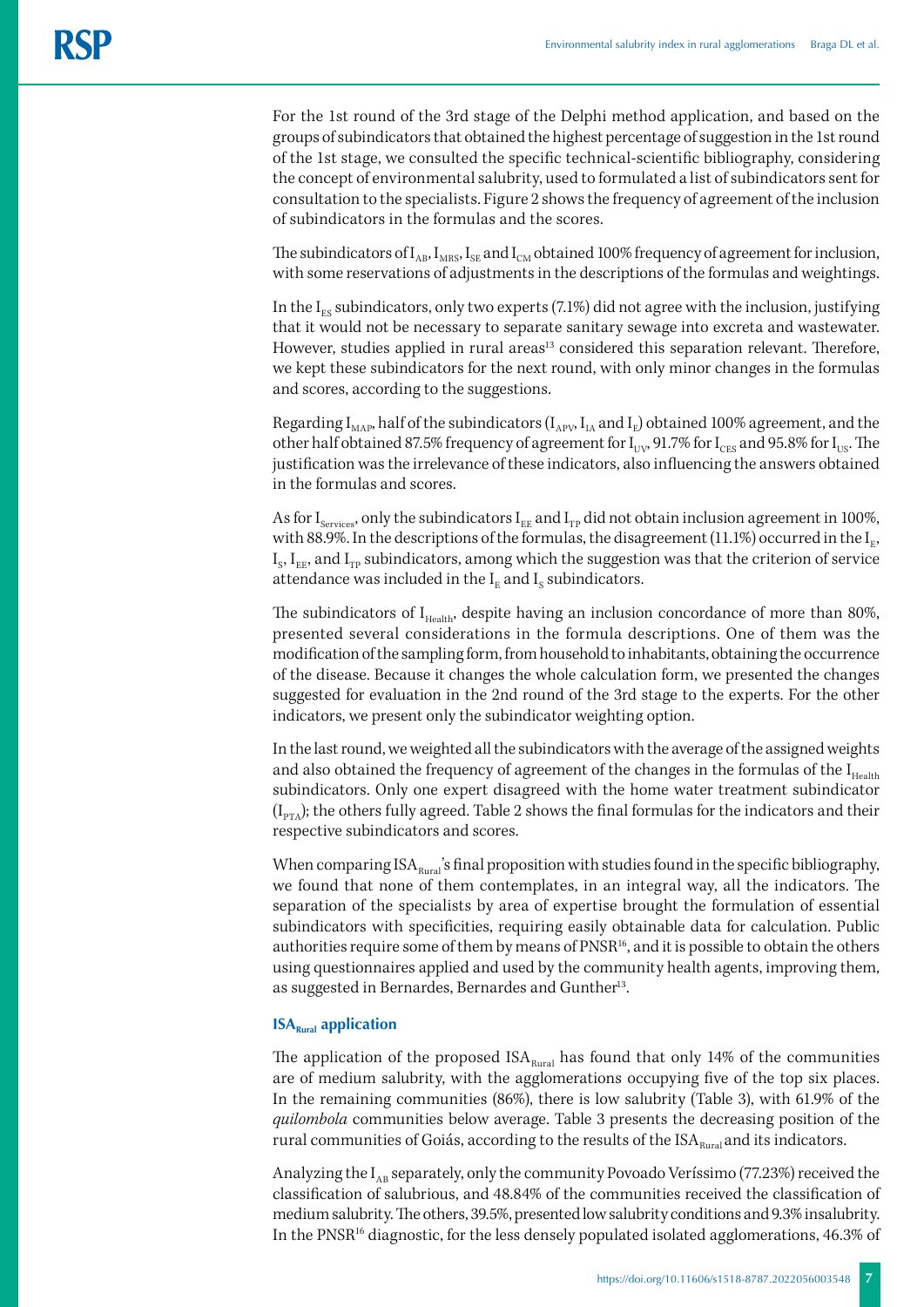

 $I_{AB}$  (*indicador de abastecimento de água*): water supply indicator;  $I_{FS}$  (*indicador de esgotamento sanitário*): sewage indicator; I<sub>MRS</sub> (*indicador de manejo de resíduos sólidos*): solid waste management indicator; I<sub>MAP</sub> (*indicador de manejo de águas pluviais*): rainwater management indicator; I<sub>Health</sub>: health indicator; I<sub>SE</sub> (indicador socioeconômico): socioeconomic indicator; I<sub>services</sub>: services indicator; I<sub>CM</sub> (indicador de condições *de moradia*): housing conditions indicator; IAA (*subindicador de abastecimento adequado de água no*  domicílio): adequate domestic water supply subindicator; l<sub>OA</sub> (*subindicador de qualidade da água*): water quality subindicator; I<sub>FA</sub> (*subindicador de frequência no abastecimento de água*): frequency in water supply subindicator; I<sub>DE</sub> (*subindicador de destinação adequada de excretas*): adequate disposal of excreta subindicator; I<sub>DAS</sub> (*subindicador de destinação adequada de águas servidas*): adequate disposal of wastewater subindicator; I<sub>CRS</sub> (*subindicador de coleta adequada de resíduos sólidos*): adequate solid waste collection subindicator; I<sub>DRS</sub> (*subindicador de destinação adequada de resíduos sólidos*): adequate disposal of solid waste subindicator; I<sub>SRS</sub> (*subindicador de separação dos resíduos sólidos*): solid waste separation subindicator; I<sub>DEA</sub> (*subindicador de destinação adequada de embalagens de agrotóxicos*): adequate disposal of agrochemical packaging subindicator; I<sub>APV</sub> (subindicador de manejo de águas pluviais adequados nas vias): adequate rainwater management on roads subindicator; I<sub>UV</sub> (*subindicador de dificuldade ou impossibilidade de utilização das vias de acesso*): difficulty or impossibility to use the access routes subindicator; I<sub>CES</sub> (*subindicador de controle de escoamento superficial*): runoff control subindicator; IIA (*subindicador de ocorrência de inundação e alagamento*): flooding and inundation occurrence subindicator; I<sub>E</sub> (*subindicador de erosões*): erosion subindicator; I<sub>US</sub> (*subindicador de uso do solo*): soil use subindicator; I<sub>DD</sub> (*subindicador de ocorrência de diarreia*): diarrhea occurrence subindicator; I<sub>DH</sub> (*subindicador de ocorrência de hepatite A*): hepatitis A occurrence subindicator; I<sub>VD</sub> (*subindicador de dengue*): dengue subindicator ; I<sub>VE</sub> (*subindicador de esquistossomose*): schistosomiasis subindicator; *I<sub>VL</sub>* (*subindicador de leptospirose*): leptospirosis subindicator ; I<sub>MI</sub> (*subindicador de mortalidade infantil*): infant mortality subindicator; I<sub>PTA</sub> (*subindicador de tratamento da* água domiciliar): household water treatment subindicator; I<sub>PHM</sub> (subindicador de higienização das mãos): hand hygiene subindicator; IRF (*subindicador de renda per capita familiar*): *per capita* household income subindicator; I<sub>ECF</sub> (*subindicador de escolaridade do chefe de família*): education of the head of household subindicator; I<sub>ED</sub> (*subindicador de educação*): education subindicator ; I<sub>E</sub> (*subindicador de educação*): education subindicator; I<sub>S</sub>: (*subindicador de saúde*): health subindicator; I<sub>EE</sub> (*subindicador de energia elétrica*): electric power subindicator; I<sub>MC</sub> (*subindicador de meio de comunicação*): communication means subindicator; I<sub>TP</sub> (*subindicador de transporte público*): public transportation subindicator; I<sub>MP</sub> (*subindicador de material usado na parede*): wall material subindicator; I<sub>PA</sub> (*subindicador de piso adequado*): adequate flooring subindicator;  $I_{CA}$  (*subindicador de cobertura adequada*): adequate coverage subindicator;  $I_B$  (*subindicador de banheiro*): bathroom subindicator; I<sub>RA</sub> (*subindicador de reservação interna adequada de água*): adequate internal water reservoir subindicator. suggested formulas and scores in the first round 75.0 85.7 71.4 82.1 75.0 91.7 87.5 87.591.7 87.5 83.3 83.3 91.7 83.387.5

**Figure 2.** Agreement frequency on the inclusion of the subindicator for each indicator, as well as the suggested formulas and scores in the first round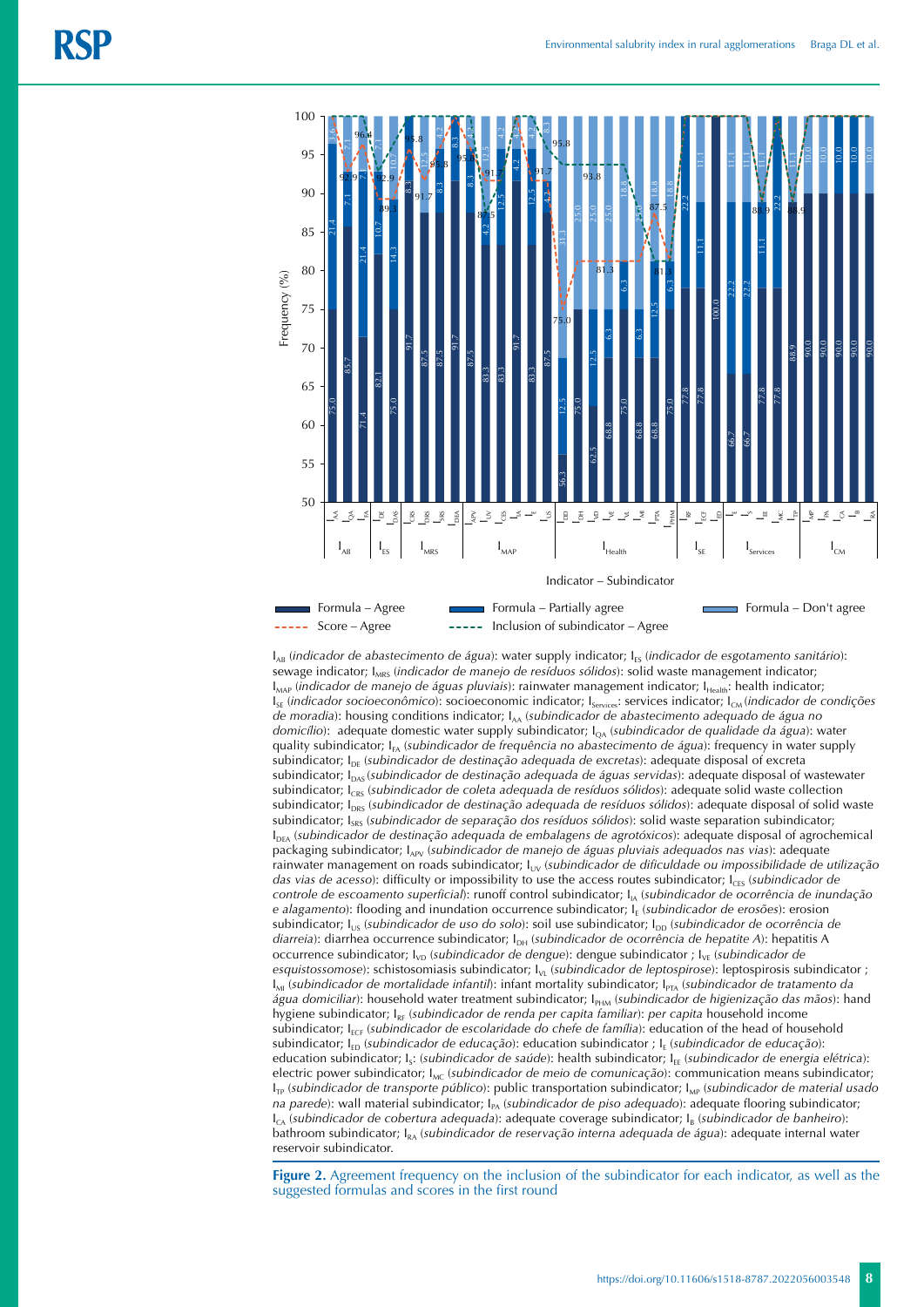**Table 2.** Formulas for calculating indicators  $I_{AB}$ ,  $I_{ES}$ ,  $I_{MAS}$ ,  $I_{Hedth}$ ,  $I_{SEN}$ ,  $I_{SEN}$  and  $I_{CMV}$  that make up the ISA<sub>Rural</sub> and its subindicators, with description and scoring.

| <b>Subindicator</b><br><b>Score</b><br><b>Description</b><br><b>Formula</b><br>$Draa$ = number of households in the rural agglomeration<br>supplied by a water distribution network, with indoor<br>plumbing at the residence or on the property, or by a<br>Adequate water<br>$I_{AA} = \frac{Draa}{Drt} \times 100\%$<br>By formula<br>supply at home $(I_{AA})$<br>well, water source, or rainwater collection cistern, with<br>indoor plumbing<br>$D_{rt}$ = number of households in the rural agglomeration<br>$I_{QA} = 100\% - Score = 100$<br>$I_{OA}$ = 95 to 100% – Score = 80<br>$N_{AA}$ = quantity of samples in accordance with<br>$I_{QA} = \frac{NAA}{NRA} \times 100\%$<br>$I_{QA} = 85$ to 95% – Score = 60<br>acceptable water quality values for colimetry, chlorine<br>Water quality $(I_{QA})$<br>$I_{QA}$ = 70 to 85% – Score = 40<br>and turbidity<br>$I_{QA} = 50$ to $70\% - Score = 20$<br>$N_{RA}$ = number of samples performed<br>$I_{OA}$ < 50% – Score = 0<br>$D_{\text{rfa}}$ = number of rural households that never or rarely<br>$I_{FA} = \frac{Drfa}{Drt} \times 100\%$<br>Frequency of water<br>By formula<br>lack water (1 time per month)<br>supply $(I_{FA})$<br>$D_{rt}$ = number of households in the rural agglomeration<br>$I_{ES} = 0.6349 I_{DE} + 0.3651 I_{DAS}$<br><b>Subindicator</b><br><b>Formula</b><br><b>Description</b><br><b>Score</b><br>$D_{\text{re}}$ = number of households in the rural agglomeration<br>served by a collecting system followed by treatment,<br>Adequate disposal<br>$I_{DE} = \frac{Dre}{Drt} \times 100\%$<br>By formula<br>septic tank or sewage treatment technologies in the<br>of excreta $(I_{DE})$<br>rural area for excreta<br>$D_{rt}$ = number of households in the rural agglomeration<br>$D_{\text{ras}}$ = number of households in the rural agglomeration<br>served by a collecting system followed by treatment,<br>$I_{\text{DAS}} = \frac{Dras}{Drt} x 100\%$<br>Adequate disposal<br>By formula<br>septic tank or rural sewage treatment technologies<br>of wastewater $(I_{\text{DAS}})$<br>for wastewater<br>$D_{rt}$ = number of households in the rural agglomeration<br>$I_{MRS}$ = 0.2817 $I_{CRS}$ + 0.2985 $I_{DRS}$ + 0.1970 $I_{SRS}$ + 0.2228 $I_{DEA}$<br><b>Subindicator</b><br><b>Formula</b><br><b>Description</b><br><b>Score</b><br>$D_{rc}$ = number of households in the rural agglomeration<br>Adequate collection<br>served by direct or indirect solid waste collection<br>$I_{CRS} = \frac{Drc}{Drt} x 100\%$<br>By formula<br>of solid waste $(I_{CRS})$<br>systems with a frequency of at least once a week<br>$D_{\rm rt}$ = number of households in the rural agglomeration<br>$D_{\rm rd}$ = number of households in the rural agglomeration<br>$\mathrm{I}_{\mathrm{DRS}}\!=\!\left(1-\frac{D r d}{D r t}\right)\! \times 100\%$<br>Adequate disposal<br>By formula<br>that bury, burn or dispose openly solid waste<br>of solid waste $(I_{DRS})$<br>$D_{rt}$ = number of households in the rural agglomeration<br>$D_{rs}$ = number of households in the rural agglomeration<br>$I_{SRS} = \frac{Drs}{Drt} \times 100\%$<br>Separation of solid<br>By formula<br>that separate their solid waste<br>waste $(I_{SRS})$<br>$D_{\text{rea}}$ = number of households in the rural agglomeration<br>Proper disposal of<br>that return their pesticide packages to the producer, the<br>$I_{DEA} = \frac{Drea}{Drta} \times 100\%$<br>By formula<br>pesticide packaging<br>seller of the product, or to a voluntary delivery point<br>$D_{\text{rta}}$ = number of households in the rural agglomeration<br>$(I_{DEA})$<br>using pesticides<br>$I_{MAP} = 0.1639 I_{APV} + 0.1308 I_{UV} + 0.1580 I_{CES} + 0.2133 I_{IA} + 0.1721 I_{E} + 0.1619 I_{US}$<br><b>Subindicator</b><br><b>Formula</b><br><b>Description</b><br>Score<br>$D_{\text{rep}}$ = number of households in the rural agglomeration<br>Adequate rainwater<br>$I_{APV} = \frac{Drvp}{Drt} \times 100\%$<br>located on roads with pavement, curbs, and manholes<br>By formula<br>management on<br>$D_{\tau}$ = number of households in the<br>roads $(I_{APV})$<br>rural agglomeration<br>$D_{\text{rac}}$ = number of households in the rural agglomeration<br>Difficult or<br>$I_{UV} = \frac{Drac}{Drt} \times 100\%$<br>that did not experience access difficulties to their<br>By formula<br>impossible to use<br>homes in the last five years<br>access roads $(I_{UV})$<br>$D_{\rm rt}$ = number of households in the rural agglomeration<br>$D_{\text{ree}}$ = number of households in the rural agglomeration<br>$I_{\text{CES}} = \frac{Drce}{Drt} \times 100\%$<br>Control of surface<br>with excess runoff control devices, such as contour<br>By formula<br>lines, channels or ditches, or others<br>runoff $(I_{CES})$ | $I_{AB} = 0.4212 I_{AA} + 0.3512 I_{QA} + 0.2277 I_{FA}$ |  |  |                                                            |  |  |  |  |
|-------------------------------------------------------------------------------------------------------------------------------------------------------------------------------------------------------------------------------------------------------------------------------------------------------------------------------------------------------------------------------------------------------------------------------------------------------------------------------------------------------------------------------------------------------------------------------------------------------------------------------------------------------------------------------------------------------------------------------------------------------------------------------------------------------------------------------------------------------------------------------------------------------------------------------------------------------------------------------------------------------------------------------------------------------------------------------------------------------------------------------------------------------------------------------------------------------------------------------------------------------------------------------------------------------------------------------------------------------------------------------------------------------------------------------------------------------------------------------------------------------------------------------------------------------------------------------------------------------------------------------------------------------------------------------------------------------------------------------------------------------------------------------------------------------------------------------------------------------------------------------------------------------------------------------------------------------------------------------------------------------------------------------------------------------------------------------------------------------------------------------------------------------------------------------------------------------------------------------------------------------------------------------------------------------------------------------------------------------------------------------------------------------------------------------------------------------------------------------------------------------------------------------------------------------------------------------------------------------------------------------------------------------------------------------------------------------------------------------------------------------------------------------------------------------------------------------------------------------------------------------------------------------------------------------------------------------------------------------------------------------------------------------------------------------------------------------------------------------------------------------------------------------------------------------------------------------------------------------------------------------------------------------------------------------------------------------------------------------------------------------------------------------------------------------------------------------------------------------------------------------------------------------------------------------------------------------------------------------------------------------------------------------------------------------------------------------------------------------------------------------------------------------------------------------------------------------------------------------------------------------------------------------------------------------------------------------------------------------------------------------------------------------------------------------------------------------------------------------------------------------------------------------------------------------------------------------------------------------------------------------------------------------------------------------------------------------------------------------------------------------------------------------------------------------------------------------------------------------------------------------------------------------------------------------------------------------------------------------------------------------------------------------------------------------------------------------------------------------------------------------------------------------------------------------------------------------------|----------------------------------------------------------|--|--|------------------------------------------------------------|--|--|--|--|
|                                                                                                                                                                                                                                                                                                                                                                                                                                                                                                                                                                                                                                                                                                                                                                                                                                                                                                                                                                                                                                                                                                                                                                                                                                                                                                                                                                                                                                                                                                                                                                                                                                                                                                                                                                                                                                                                                                                                                                                                                                                                                                                                                                                                                                                                                                                                                                                                                                                                                                                                                                                                                                                                                                                                                                                                                                                                                                                                                                                                                                                                                                                                                                                                                                                                                                                                                                                                                                                                                                                                                                                                                                                                                                                                                                                                                                                                                                                                                                                                                                                                                                                                                                                                                                                                                                                                                                                                                                                                                                                                                                                                                                                                                                                                                                                                                                     |                                                          |  |  |                                                            |  |  |  |  |
|                                                                                                                                                                                                                                                                                                                                                                                                                                                                                                                                                                                                                                                                                                                                                                                                                                                                                                                                                                                                                                                                                                                                                                                                                                                                                                                                                                                                                                                                                                                                                                                                                                                                                                                                                                                                                                                                                                                                                                                                                                                                                                                                                                                                                                                                                                                                                                                                                                                                                                                                                                                                                                                                                                                                                                                                                                                                                                                                                                                                                                                                                                                                                                                                                                                                                                                                                                                                                                                                                                                                                                                                                                                                                                                                                                                                                                                                                                                                                                                                                                                                                                                                                                                                                                                                                                                                                                                                                                                                                                                                                                                                                                                                                                                                                                                                                                     |                                                          |  |  |                                                            |  |  |  |  |
|                                                                                                                                                                                                                                                                                                                                                                                                                                                                                                                                                                                                                                                                                                                                                                                                                                                                                                                                                                                                                                                                                                                                                                                                                                                                                                                                                                                                                                                                                                                                                                                                                                                                                                                                                                                                                                                                                                                                                                                                                                                                                                                                                                                                                                                                                                                                                                                                                                                                                                                                                                                                                                                                                                                                                                                                                                                                                                                                                                                                                                                                                                                                                                                                                                                                                                                                                                                                                                                                                                                                                                                                                                                                                                                                                                                                                                                                                                                                                                                                                                                                                                                                                                                                                                                                                                                                                                                                                                                                                                                                                                                                                                                                                                                                                                                                                                     |                                                          |  |  |                                                            |  |  |  |  |
|                                                                                                                                                                                                                                                                                                                                                                                                                                                                                                                                                                                                                                                                                                                                                                                                                                                                                                                                                                                                                                                                                                                                                                                                                                                                                                                                                                                                                                                                                                                                                                                                                                                                                                                                                                                                                                                                                                                                                                                                                                                                                                                                                                                                                                                                                                                                                                                                                                                                                                                                                                                                                                                                                                                                                                                                                                                                                                                                                                                                                                                                                                                                                                                                                                                                                                                                                                                                                                                                                                                                                                                                                                                                                                                                                                                                                                                                                                                                                                                                                                                                                                                                                                                                                                                                                                                                                                                                                                                                                                                                                                                                                                                                                                                                                                                                                                     |                                                          |  |  |                                                            |  |  |  |  |
|                                                                                                                                                                                                                                                                                                                                                                                                                                                                                                                                                                                                                                                                                                                                                                                                                                                                                                                                                                                                                                                                                                                                                                                                                                                                                                                                                                                                                                                                                                                                                                                                                                                                                                                                                                                                                                                                                                                                                                                                                                                                                                                                                                                                                                                                                                                                                                                                                                                                                                                                                                                                                                                                                                                                                                                                                                                                                                                                                                                                                                                                                                                                                                                                                                                                                                                                                                                                                                                                                                                                                                                                                                                                                                                                                                                                                                                                                                                                                                                                                                                                                                                                                                                                                                                                                                                                                                                                                                                                                                                                                                                                                                                                                                                                                                                                                                     |                                                          |  |  |                                                            |  |  |  |  |
|                                                                                                                                                                                                                                                                                                                                                                                                                                                                                                                                                                                                                                                                                                                                                                                                                                                                                                                                                                                                                                                                                                                                                                                                                                                                                                                                                                                                                                                                                                                                                                                                                                                                                                                                                                                                                                                                                                                                                                                                                                                                                                                                                                                                                                                                                                                                                                                                                                                                                                                                                                                                                                                                                                                                                                                                                                                                                                                                                                                                                                                                                                                                                                                                                                                                                                                                                                                                                                                                                                                                                                                                                                                                                                                                                                                                                                                                                                                                                                                                                                                                                                                                                                                                                                                                                                                                                                                                                                                                                                                                                                                                                                                                                                                                                                                                                                     |                                                          |  |  |                                                            |  |  |  |  |
|                                                                                                                                                                                                                                                                                                                                                                                                                                                                                                                                                                                                                                                                                                                                                                                                                                                                                                                                                                                                                                                                                                                                                                                                                                                                                                                                                                                                                                                                                                                                                                                                                                                                                                                                                                                                                                                                                                                                                                                                                                                                                                                                                                                                                                                                                                                                                                                                                                                                                                                                                                                                                                                                                                                                                                                                                                                                                                                                                                                                                                                                                                                                                                                                                                                                                                                                                                                                                                                                                                                                                                                                                                                                                                                                                                                                                                                                                                                                                                                                                                                                                                                                                                                                                                                                                                                                                                                                                                                                                                                                                                                                                                                                                                                                                                                                                                     |                                                          |  |  |                                                            |  |  |  |  |
|                                                                                                                                                                                                                                                                                                                                                                                                                                                                                                                                                                                                                                                                                                                                                                                                                                                                                                                                                                                                                                                                                                                                                                                                                                                                                                                                                                                                                                                                                                                                                                                                                                                                                                                                                                                                                                                                                                                                                                                                                                                                                                                                                                                                                                                                                                                                                                                                                                                                                                                                                                                                                                                                                                                                                                                                                                                                                                                                                                                                                                                                                                                                                                                                                                                                                                                                                                                                                                                                                                                                                                                                                                                                                                                                                                                                                                                                                                                                                                                                                                                                                                                                                                                                                                                                                                                                                                                                                                                                                                                                                                                                                                                                                                                                                                                                                                     |                                                          |  |  |                                                            |  |  |  |  |
|                                                                                                                                                                                                                                                                                                                                                                                                                                                                                                                                                                                                                                                                                                                                                                                                                                                                                                                                                                                                                                                                                                                                                                                                                                                                                                                                                                                                                                                                                                                                                                                                                                                                                                                                                                                                                                                                                                                                                                                                                                                                                                                                                                                                                                                                                                                                                                                                                                                                                                                                                                                                                                                                                                                                                                                                                                                                                                                                                                                                                                                                                                                                                                                                                                                                                                                                                                                                                                                                                                                                                                                                                                                                                                                                                                                                                                                                                                                                                                                                                                                                                                                                                                                                                                                                                                                                                                                                                                                                                                                                                                                                                                                                                                                                                                                                                                     |                                                          |  |  |                                                            |  |  |  |  |
|                                                                                                                                                                                                                                                                                                                                                                                                                                                                                                                                                                                                                                                                                                                                                                                                                                                                                                                                                                                                                                                                                                                                                                                                                                                                                                                                                                                                                                                                                                                                                                                                                                                                                                                                                                                                                                                                                                                                                                                                                                                                                                                                                                                                                                                                                                                                                                                                                                                                                                                                                                                                                                                                                                                                                                                                                                                                                                                                                                                                                                                                                                                                                                                                                                                                                                                                                                                                                                                                                                                                                                                                                                                                                                                                                                                                                                                                                                                                                                                                                                                                                                                                                                                                                                                                                                                                                                                                                                                                                                                                                                                                                                                                                                                                                                                                                                     |                                                          |  |  |                                                            |  |  |  |  |
|                                                                                                                                                                                                                                                                                                                                                                                                                                                                                                                                                                                                                                                                                                                                                                                                                                                                                                                                                                                                                                                                                                                                                                                                                                                                                                                                                                                                                                                                                                                                                                                                                                                                                                                                                                                                                                                                                                                                                                                                                                                                                                                                                                                                                                                                                                                                                                                                                                                                                                                                                                                                                                                                                                                                                                                                                                                                                                                                                                                                                                                                                                                                                                                                                                                                                                                                                                                                                                                                                                                                                                                                                                                                                                                                                                                                                                                                                                                                                                                                                                                                                                                                                                                                                                                                                                                                                                                                                                                                                                                                                                                                                                                                                                                                                                                                                                     |                                                          |  |  |                                                            |  |  |  |  |
|                                                                                                                                                                                                                                                                                                                                                                                                                                                                                                                                                                                                                                                                                                                                                                                                                                                                                                                                                                                                                                                                                                                                                                                                                                                                                                                                                                                                                                                                                                                                                                                                                                                                                                                                                                                                                                                                                                                                                                                                                                                                                                                                                                                                                                                                                                                                                                                                                                                                                                                                                                                                                                                                                                                                                                                                                                                                                                                                                                                                                                                                                                                                                                                                                                                                                                                                                                                                                                                                                                                                                                                                                                                                                                                                                                                                                                                                                                                                                                                                                                                                                                                                                                                                                                                                                                                                                                                                                                                                                                                                                                                                                                                                                                                                                                                                                                     |                                                          |  |  |                                                            |  |  |  |  |
|                                                                                                                                                                                                                                                                                                                                                                                                                                                                                                                                                                                                                                                                                                                                                                                                                                                                                                                                                                                                                                                                                                                                                                                                                                                                                                                                                                                                                                                                                                                                                                                                                                                                                                                                                                                                                                                                                                                                                                                                                                                                                                                                                                                                                                                                                                                                                                                                                                                                                                                                                                                                                                                                                                                                                                                                                                                                                                                                                                                                                                                                                                                                                                                                                                                                                                                                                                                                                                                                                                                                                                                                                                                                                                                                                                                                                                                                                                                                                                                                                                                                                                                                                                                                                                                                                                                                                                                                                                                                                                                                                                                                                                                                                                                                                                                                                                     |                                                          |  |  | $D_{rt}$ = number of households in the rural agglomeration |  |  |  |  |
|                                                                                                                                                                                                                                                                                                                                                                                                                                                                                                                                                                                                                                                                                                                                                                                                                                                                                                                                                                                                                                                                                                                                                                                                                                                                                                                                                                                                                                                                                                                                                                                                                                                                                                                                                                                                                                                                                                                                                                                                                                                                                                                                                                                                                                                                                                                                                                                                                                                                                                                                                                                                                                                                                                                                                                                                                                                                                                                                                                                                                                                                                                                                                                                                                                                                                                                                                                                                                                                                                                                                                                                                                                                                                                                                                                                                                                                                                                                                                                                                                                                                                                                                                                                                                                                                                                                                                                                                                                                                                                                                                                                                                                                                                                                                                                                                                                     |                                                          |  |  |                                                            |  |  |  |  |
|                                                                                                                                                                                                                                                                                                                                                                                                                                                                                                                                                                                                                                                                                                                                                                                                                                                                                                                                                                                                                                                                                                                                                                                                                                                                                                                                                                                                                                                                                                                                                                                                                                                                                                                                                                                                                                                                                                                                                                                                                                                                                                                                                                                                                                                                                                                                                                                                                                                                                                                                                                                                                                                                                                                                                                                                                                                                                                                                                                                                                                                                                                                                                                                                                                                                                                                                                                                                                                                                                                                                                                                                                                                                                                                                                                                                                                                                                                                                                                                                                                                                                                                                                                                                                                                                                                                                                                                                                                                                                                                                                                                                                                                                                                                                                                                                                                     |                                                          |  |  |                                                            |  |  |  |  |
|                                                                                                                                                                                                                                                                                                                                                                                                                                                                                                                                                                                                                                                                                                                                                                                                                                                                                                                                                                                                                                                                                                                                                                                                                                                                                                                                                                                                                                                                                                                                                                                                                                                                                                                                                                                                                                                                                                                                                                                                                                                                                                                                                                                                                                                                                                                                                                                                                                                                                                                                                                                                                                                                                                                                                                                                                                                                                                                                                                                                                                                                                                                                                                                                                                                                                                                                                                                                                                                                                                                                                                                                                                                                                                                                                                                                                                                                                                                                                                                                                                                                                                                                                                                                                                                                                                                                                                                                                                                                                                                                                                                                                                                                                                                                                                                                                                     |                                                          |  |  |                                                            |  |  |  |  |
|                                                                                                                                                                                                                                                                                                                                                                                                                                                                                                                                                                                                                                                                                                                                                                                                                                                                                                                                                                                                                                                                                                                                                                                                                                                                                                                                                                                                                                                                                                                                                                                                                                                                                                                                                                                                                                                                                                                                                                                                                                                                                                                                                                                                                                                                                                                                                                                                                                                                                                                                                                                                                                                                                                                                                                                                                                                                                                                                                                                                                                                                                                                                                                                                                                                                                                                                                                                                                                                                                                                                                                                                                                                                                                                                                                                                                                                                                                                                                                                                                                                                                                                                                                                                                                                                                                                                                                                                                                                                                                                                                                                                                                                                                                                                                                                                                                     |                                                          |  |  |                                                            |  |  |  |  |
|                                                                                                                                                                                                                                                                                                                                                                                                                                                                                                                                                                                                                                                                                                                                                                                                                                                                                                                                                                                                                                                                                                                                                                                                                                                                                                                                                                                                                                                                                                                                                                                                                                                                                                                                                                                                                                                                                                                                                                                                                                                                                                                                                                                                                                                                                                                                                                                                                                                                                                                                                                                                                                                                                                                                                                                                                                                                                                                                                                                                                                                                                                                                                                                                                                                                                                                                                                                                                                                                                                                                                                                                                                                                                                                                                                                                                                                                                                                                                                                                                                                                                                                                                                                                                                                                                                                                                                                                                                                                                                                                                                                                                                                                                                                                                                                                                                     |                                                          |  |  |                                                            |  |  |  |  |
|                                                                                                                                                                                                                                                                                                                                                                                                                                                                                                                                                                                                                                                                                                                                                                                                                                                                                                                                                                                                                                                                                                                                                                                                                                                                                                                                                                                                                                                                                                                                                                                                                                                                                                                                                                                                                                                                                                                                                                                                                                                                                                                                                                                                                                                                                                                                                                                                                                                                                                                                                                                                                                                                                                                                                                                                                                                                                                                                                                                                                                                                                                                                                                                                                                                                                                                                                                                                                                                                                                                                                                                                                                                                                                                                                                                                                                                                                                                                                                                                                                                                                                                                                                                                                                                                                                                                                                                                                                                                                                                                                                                                                                                                                                                                                                                                                                     |                                                          |  |  | $D_{rt}$ = number of households in the rural agglomeration |  |  |  |  |

Continue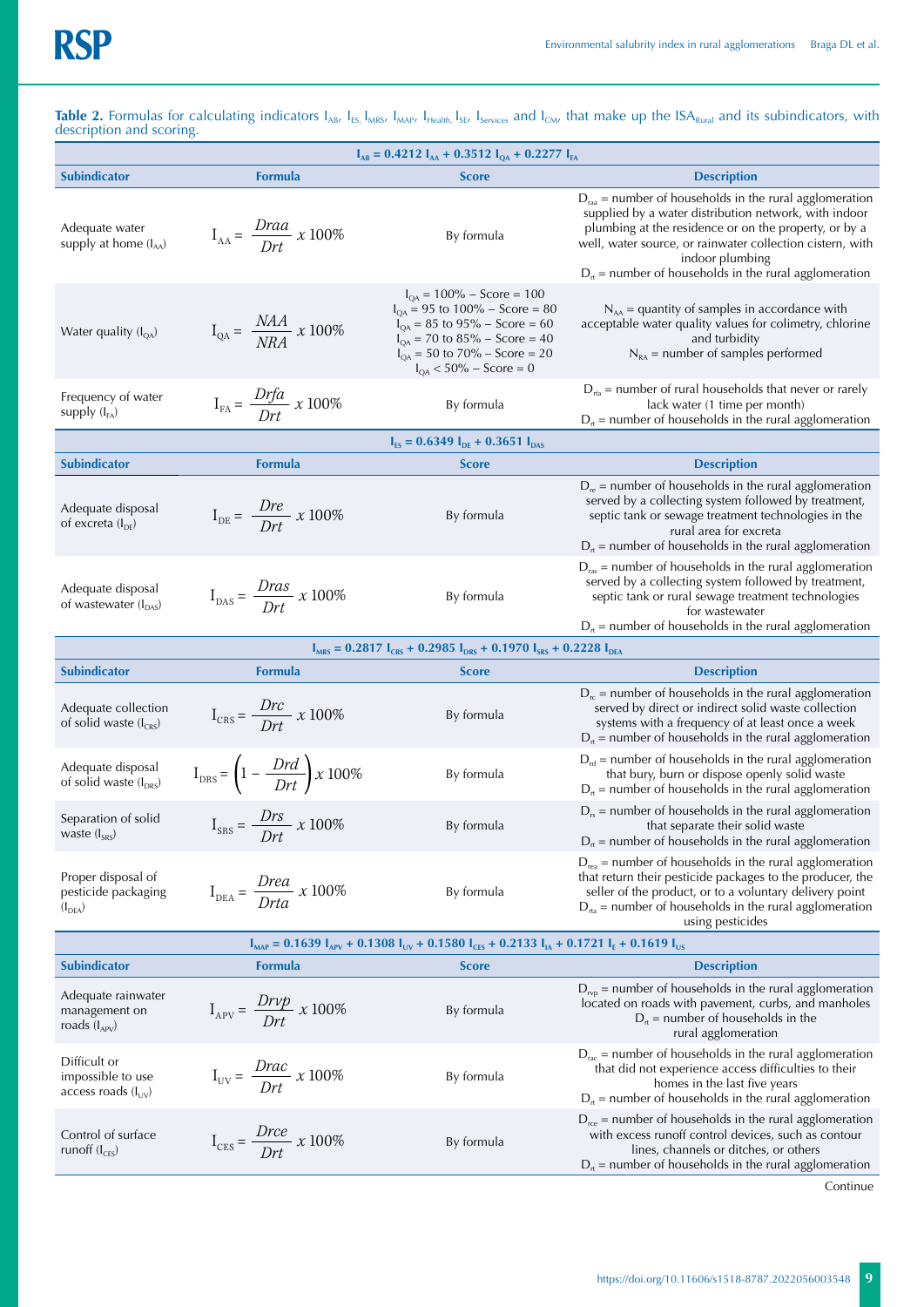# **RSP**

| scoring. Continuation                               |                                                                                                                                                                                                               |              | <b>Table 2.</b> Formulas for calculating indicators I <sub>AB</sub> , I <sub>ES,</sub> I <sub>MRS</sub> , I <sub>MAP</sub> , I <sub>Health,</sub> I <sub>SE</sub> , I <sub>Services</sub> and I <sub>CM</sub> , that make up the ISA <sub>Rural</sub> and its subindicators, with description and                                                                      |  |  |  |  |  |
|-----------------------------------------------------|---------------------------------------------------------------------------------------------------------------------------------------------------------------------------------------------------------------|--------------|------------------------------------------------------------------------------------------------------------------------------------------------------------------------------------------------------------------------------------------------------------------------------------------------------------------------------------------------------------------------|--|--|--|--|--|
| Occurrence of<br>flooding and<br>inundation $(IIA)$ | $I_{IA} = \frac{Dria}{Drt} \times 100\%$                                                                                                                                                                      | By formula   | $D_{\text{ria}}$ = number of households in the rural agglomeration<br>without flooding in the last five years and inundation<br>$D_{rt}$ = number of households in the rural agglomeration                                                                                                                                                                             |  |  |  |  |  |
| Erosions $(I_{E})$                                  | $I_{\rm E} = \frac{Dre}{Drt} \times 100\%$                                                                                                                                                                    | By formula   | $D_{\text{re}}$ = number of properties in the rural agglomeration<br>that did not show erosion<br>$D_{rt}$ = number of households in the rural agglomeration                                                                                                                                                                                                           |  |  |  |  |  |
| Soil use $(I_{HS})$                                 | $I_{HS} = Cus \times 100\%$                                                                                                                                                                                   | By formula   | Predominant soil use of rural agglomeration $(C_{us})$ ,<br>criteria: native vegetation: 1; pasture: 0.5; agriculture:<br>$0.25$ ; exposed soil: 0                                                                                                                                                                                                                     |  |  |  |  |  |
|                                                     | $I_{\text{Health}} = 0.1557 I_{\text{DD}} + 0.1292 I_{\text{DH}} + 0.1038 I_{\text{VD}} + 0.1018 I_{\text{VE}} + 0.0941 I_{\text{VL}} + 0.1710 I_{\text{MI}} + 0.1414 I_{\text{PTA}} + 0.1030 I_{\text{PHM}}$ |              |                                                                                                                                                                                                                                                                                                                                                                        |  |  |  |  |  |
| <b>Subindicator</b>                                 | <b>Formula</b>                                                                                                                                                                                                | <b>Score</b> | <b>Description</b>                                                                                                                                                                                                                                                                                                                                                     |  |  |  |  |  |
| Diarrhea occurrence<br>$(I_{DD})$                   | $I_{DD} = \left(1 - \frac{H r d d}{H r t}\right) x 100\%$                                                                                                                                                     | By formula   | $H_{\text{rdd}}$ = number of inhabitants living in the rural<br>agglomeration with diarrhea in the last month.<br>$H_{rt}$ = number of inhabitants living in the<br>rural agglomeration                                                                                                                                                                                |  |  |  |  |  |
| Hepatitis A<br>Occurrence (I <sub>DH</sub> )        | $I_{\text{DH}} = \left(1 - \frac{Hrdh}{Hrt}\right)x100\%$                                                                                                                                                     | By formula   | $H_{rdh}$ = number of inhabitants living in the rural<br>agglomeration diagnosed with hepatitis A<br>$H_{rt}$ = number of inhabitants living in the<br>rural agglomeration                                                                                                                                                                                             |  |  |  |  |  |
| Dengue $(I_{VD})$                                   | $I_{VD} = \left(1 - \frac{Hrvd}{Hrt}\right)x100\%$                                                                                                                                                            | By formula   | $H_{\text{rvd}}$ = number of residents in the rural agglomeration<br>diagnosed with dengue, zika, chikungunya or<br>yellow fever<br>$H_{rt}$ = number of inhabitants living in the<br>rural agglomeration                                                                                                                                                              |  |  |  |  |  |
| Schistosomiasis (I <sub>VE</sub> )                  | $I_{VE} = \left(1 - \frac{H r v e}{H r t}\right) x 100\%$                                                                                                                                                     | By formula   | $H_{\text{re}}$ = Number of inhabitants living in the rural<br>agglomeration diagnosed with schistosomiasis<br>$H_{rt}$ = number of inhabitants living in the<br>rural agglomeration                                                                                                                                                                                   |  |  |  |  |  |
| Leptospirosis (I <sub>VL</sub> )                    | $I_{VL} = \left(1 - \frac{Hrvl}{Hrt}\right)x100\%$                                                                                                                                                            | By formula   | $H_{\text{rel}}$ = number of inhabitants living in the rural<br>agglomeration diagnosed with leptospirosis<br>$H_{rt}$ = number of inhabitants living in the<br>rural agglomeration                                                                                                                                                                                    |  |  |  |  |  |
| Infant Mortality (I <sub>MI</sub> )                 | $I_{\text{MI}} = \left(1 - \frac{C r m i}{C r t}\right) x 100\%$                                                                                                                                              | By formula   | $C_{\text{rmi}}$ = number of children under 1 year old living in the<br>rural agglomeration with death in the last year<br>$C_{rt}$ = total number of children under 1 year old residing<br>in the rural agglomeration                                                                                                                                                 |  |  |  |  |  |
| Domestic water<br>treatment $(I_{PTA})$             | $I_{\text{PTA}} = \frac{Drta}{Drt} \times 100\%$                                                                                                                                                              | By formula   | $D_{\text{rta}}$ = number of households in the rural agglomeration<br>performing some treatment on their drinking water,<br>such as filtration, boiling or disinfection<br>$D_{\tau}$ = number of households in the rural agglomeration                                                                                                                                |  |  |  |  |  |
|                                                     | Hand hygiene $(I_{\text{PHM}})$ $I_{\text{PHM}} = \frac{\frac{Hrmr}{Hrt} + \frac{Hrmb}{Hrt}}{2} \times 100\%$                                                                                                 | By formula   | $H_{\text{mr}}$ = number of residents in the rural agglomeration<br>who always wash their hands with soap and water<br>before meals<br>$H_{\text{rm}}$ = number of inhabitants living in the rural<br>agglomeration who always wash their hands with soap<br>and water after using the toilet<br>$H_{rt}$ = number of inhabitants living in the<br>rural agglomeration |  |  |  |  |  |
|                                                     | $I_{SE}$ = 0,4389 $I_{RF}$ + 0,2556 $I_{ECF}$ + 0,3056 $I_{ED}$                                                                                                                                               |              |                                                                                                                                                                                                                                                                                                                                                                        |  |  |  |  |  |
| <b>Subindicator</b>                                 | <b>Formula</b>                                                                                                                                                                                                | <b>Score</b> | <b>Description</b>                                                                                                                                                                                                                                                                                                                                                     |  |  |  |  |  |
| Per capita family<br>income $(I_{RF})$              | $I_{RF} = \frac{Drrf}{Drt} x 100\%$                                                                                                                                                                           | By formula   | $D_{\text{ref}}$ = number of households in the rural agglomeration<br>with monthly per capita family income greater than or<br>equal to one minimum wage<br>$D_{rt}$ = number of households in the rural agglomeration                                                                                                                                                 |  |  |  |  |  |

| Education of the<br>head of household<br>$(I_{\text{FCF}})$ | $I_{\text{ECF}} = \frac{Drecf}{Drt}$<br>$\chi$ 100% | By formula | $D_{\text{ref}}$ = number of households in the rural<br>agglomeration whose head of household has at least<br>completed elementary school<br>$D_{\tau}$ = number of households in the rural agglomeration |
|-------------------------------------------------------------|-----------------------------------------------------|------------|-----------------------------------------------------------------------------------------------------------------------------------------------------------------------------------------------------------|
|                                                             |                                                     |            |                                                                                                                                                                                                           |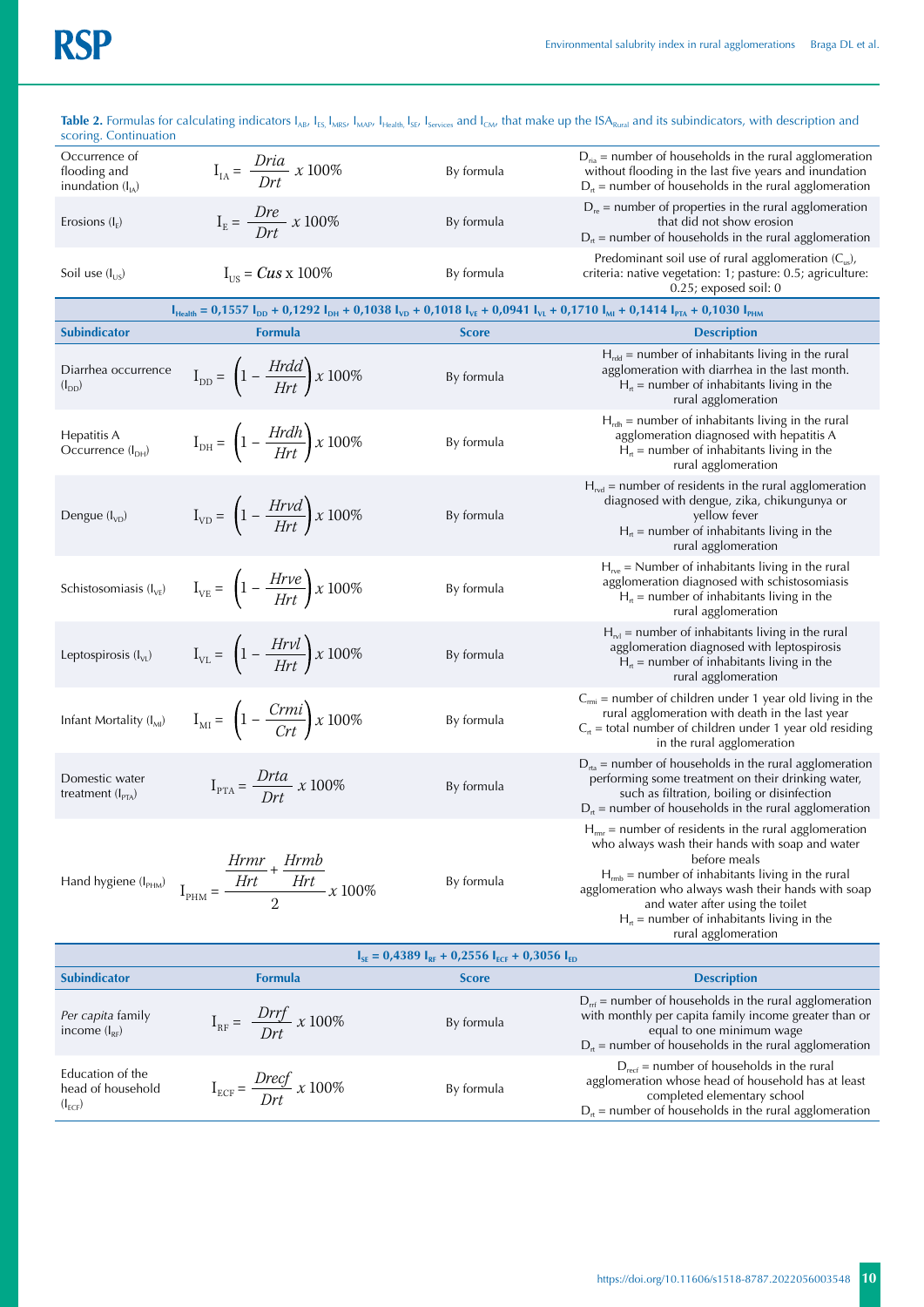Continue

Table 2. Formulas for calculating indicators I<sub>AB</sub>, I<sub>ES,</sub> I<sub>MRS</sub>, I<sub>MAP</sub>, I<sub>Health,</sub> I<sub>SE</sub>, I<sub>Services</sub> and I<sub>CM</sub>, that make up the ISA<sub>Rural</sub> and its subindicators, with description and scoring. Continuation

| Education $(I_{\rm FD})$ | $I_{FD} = \sqrt[4]{Epa * Fp^2}$ | By formula | Schooling of the adult population $(E_{\text{na}})$ = percentage of<br>the rural agglomeration's inhabitants aged 18 years or<br>more with complete elementary education<br>School attendance rate of the young population $(F_{pi})$ :<br>arithmetic mean (1) of the percentage of children<br>between 5 and 6 years old attending school; (2) of the<br>percentage of young people between 11 and 13 years<br>old attending the final years of regular elementary<br>school; (3) of the percentage of young people between<br>15 and 17 years old with complete elementary school,<br>and (4) of the percentage of young people between 18 |
|--------------------------|---------------------------------|------------|----------------------------------------------------------------------------------------------------------------------------------------------------------------------------------------------------------------------------------------------------------------------------------------------------------------------------------------------------------------------------------------------------------------------------------------------------------------------------------------------------------------------------------------------------------------------------------------------------------------------------------------------|
|--------------------------|---------------------------------|------------|----------------------------------------------------------------------------------------------------------------------------------------------------------------------------------------------------------------------------------------------------------------------------------------------------------------------------------------------------------------------------------------------------------------------------------------------------------------------------------------------------------------------------------------------------------------------------------------------------------------------------------------------|

|                                      |                                                                                                     |                                                       | and 20 years old with complete high school                                                                                                                                                                                                                                                                     |  |  |  |
|--------------------------------------|-----------------------------------------------------------------------------------------------------|-------------------------------------------------------|----------------------------------------------------------------------------------------------------------------------------------------------------------------------------------------------------------------------------------------------------------------------------------------------------------------|--|--|--|
|                                      | $I_{\text{Services}} = 0.2222 I_{E} + 0.2806 I_{S} + 0.2000 I_{EE} + 0.1444 I_{MC} + 0.1528 I_{TP}$ |                                                       |                                                                                                                                                                                                                                                                                                                |  |  |  |
| <b>Subindicator</b>                  | <b>Formula</b>                                                                                      | <b>Score</b>                                          | <b>Description</b>                                                                                                                                                                                                                                                                                             |  |  |  |
| Education $(I_F)$                    | $I_{E} = E \times 100\%$                                                                            | By formula                                            | Basic education in the rural agglomeration (E),<br>criterion: rural agglomeration is served by basic<br>education service (school in the rural agglomeration<br>or availability of school transport to a basic education<br>$unit$ = 1; rural agglomeration is not served by public<br>education service = $0$ |  |  |  |
| Health $(I_s)$                       | $I_s = S \times 100\%$                                                                              | By formula                                            | Health in the rural agglomeration (S), criterion:<br>rural agglomeration is served by a health service<br>(health center or community health workers) = $1$ ;<br>rural agglomeration is not served by a public health<br>$service = 0$                                                                         |  |  |  |
| Electric power $(I_{EE})$            | $I_{EE} = \frac{Dree}{Drt} \times 100\%$                                                            | By formula                                            | $D_{\text{ree}}$ = number of households in the rural agglomeration<br>with electric power.<br>$D_{rt}$ = number of households in the rural agglomeration                                                                                                                                                       |  |  |  |
| Means of<br>communication $(I_{MC})$ | $I_{MC} = \frac{Drmc}{Drt} x 100\%$                                                                 | By formula                                            | $D_{\text{mc}}$ = number of rural agglomeration households with<br>access to telephone, radio, television or internet<br>$D_{rt}$ = number of households in the rural agglomeration                                                                                                                            |  |  |  |
| Public<br>Transportation $(I_{TP})$  | $I_{TP} = Tp \times 100\%$                                                                          | By formula                                            | Public transport in the rural agglomeration $(T_p)$ ,<br>criterion: rural agglomeration is served by public<br>transport service $= 1$ ; rural agglomeration is not served<br>by public transport service $= 0$                                                                                                |  |  |  |
|                                      |                                                                                                     | $0.4490$ Less $0.45051$ $0.45551$ $0.03051$ $0.00051$ |                                                                                                                                                                                                                                                                                                                |  |  |  |

| $I_{CM} = 0.1430$ lmp + 0.1505 l <sub>pa</sub> + 0.1555 l <sub>ca</sub> + 0.3125 l <sub>B</sub> + 0.2385 l <sub>RA</sub> |                                            |              |                                                                                                                                                                                                                                                          |  |  |  |
|--------------------------------------------------------------------------------------------------------------------------|--------------------------------------------|--------------|----------------------------------------------------------------------------------------------------------------------------------------------------------------------------------------------------------------------------------------------------------|--|--|--|
| <b>Subindicator</b>                                                                                                      | <b>Formula</b>                             | <b>Score</b> | <b>Description</b>                                                                                                                                                                                                                                       |  |  |  |
| Material used on the<br>wall $(I_{MP})$                                                                                  | $I_{MP} = \frac{Drmp}{Drt} x 100\%$        | By formula   | $D_{\rm rms}$ = number of households in the rural<br>agglomeration with masonry and plaster walls<br>$D_{\tau}$ = number of households in the rural agglomeration                                                                                        |  |  |  |
| Adequate flooring<br>$(I_{PA})$                                                                                          | $I_{PA} = \frac{Drpa}{Drt} \times 100\%$   | By formula   | $D_{\text{rpa}}$ = number of households in the rural agglomeration<br>with an impermeable floor or one that facilitates<br>adequate cleaning<br>$D_{rt}$ = number of households in the rural agglomeration                                               |  |  |  |
| Adequate Coverage<br>$(I_{CA})$                                                                                          | $I_{CA} = \frac{Drca}{Drt} \times 100\%$   | By formula   | $D_{\text{rea}}$ = number of households in the rural agglomeration<br>with tile roofing or other adequate rainwater insulation<br>and thermal insulation<br>$D_{\text{rt}}$ = number of households in the rural agglomeration                            |  |  |  |
| Bathroom $(I_{R})$                                                                                                       | $I_{\rm B} = \frac{Drb}{Drt} \times 100\%$ | By formula   | $D_{rb}$ = number of households in the rural agglomeration<br>that have a bathroom with toilet and shower<br>$D_{\text{rt}}$ = number of households in the rural agglomeration                                                                           |  |  |  |
| Adequate Internal<br><b>Water Reservation</b><br>$(I_{RA})$                                                              | $I_{RA} = \frac{Drra}{Drt} \times 100\%$   | By formula   | $D_{ra}$ = number of households in the rural agglomeration<br>with an internal water reservoir (water tank) that is<br>capped and sanitized every six months<br>$D_{rt}$ = number of households in the rural agglomeration<br>with an internal reservoir |  |  |  |

the inhabitants are adequately served in the water supply component, being close to the average value of 49.35 points (Table 3) obtained for  $I_{AB}$ . The low salubrity occurred mainly due to the quality of the water supply, with the presence of *E. coli* in most of the water samples analyzed, resulting in disagreement with Annex XX of Consolidation Ordinance no. 5 of the Ministry of Health<sup>19</sup>. The presence of *E. coli* in the water consumed by the population in rural communities has been reported in national and international scientific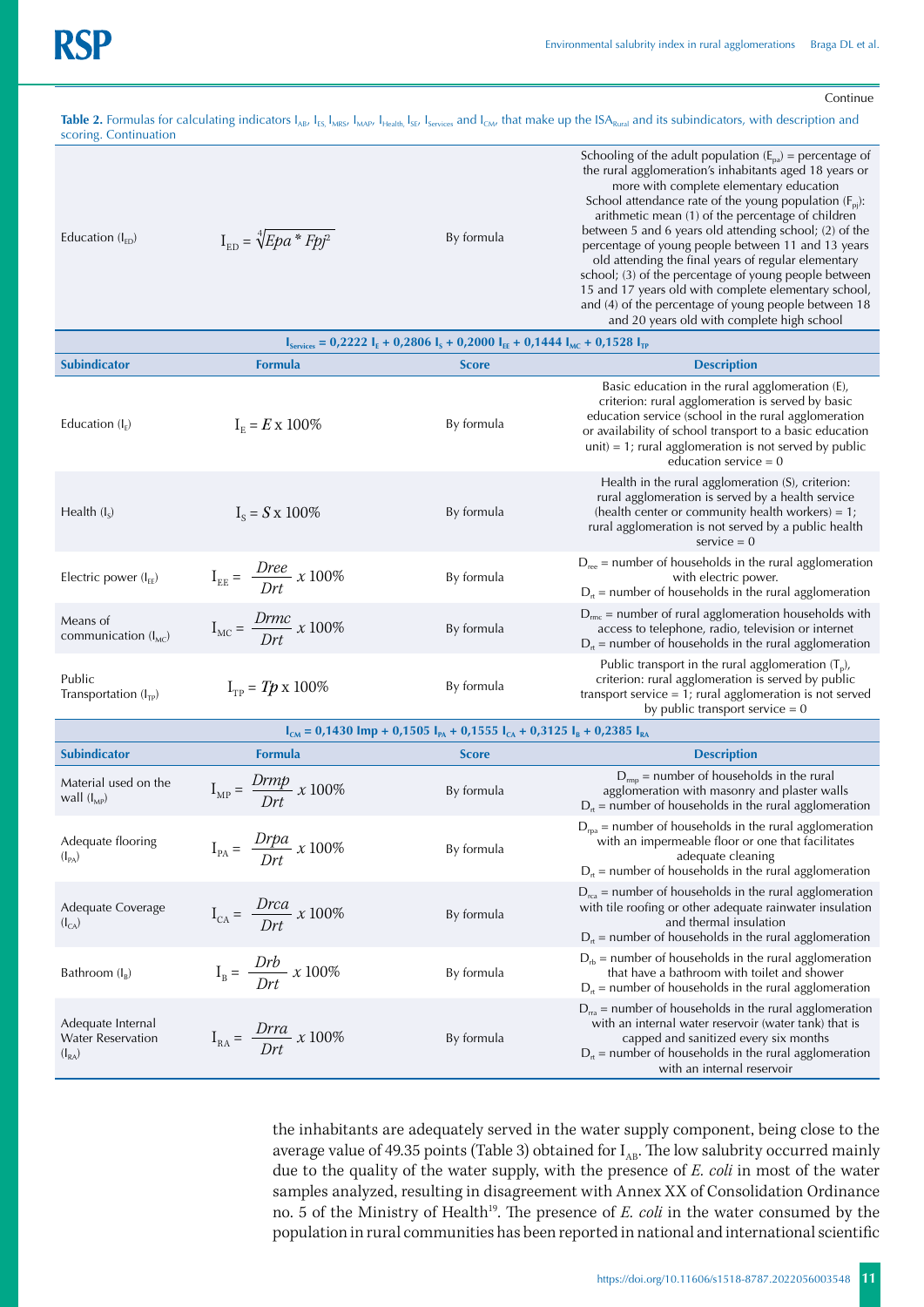| $\frac{1}{2}$                                |                   | "Kural   |           |                    |                     |          |                                | o        |                      |
|----------------------------------------------|-------------------|----------|-----------|--------------------|---------------------|----------|--------------------------------|----------|----------------------|
| <b>Community name and typology</b>           | $\mathbf{I}_{AB}$ | $I_{ES}$ | $I_{MRS}$ | $\mathbf{I}_{MAP}$ | $I_{\text{Health}}$ | $I_{SE}$ | $\mathbf{I}_{\text{Services}}$ | $I_{CM}$ | ISA <sub>Runal</sub> |
| Julião Ribeiro <sup>a</sup>                  | 64.55             | 65.92    | 32.59     | 75.27              | 82.99               | 36.50    | 55.70                          | 85.69    | 62.71                |
| Povoado Veríssimo <sup>c</sup>               | 77.23             | 5.26     | 65.18     | 48.30              | 74.88               | 50.37    | 98.48                          | 80.51    | 58.41                |
| Tarumã <sup>a</sup>                          | 70.22             | 55.93    | 22.09     | 59.93              | 70.02               | 29.73    | 71.36                          | 80.85    | 57.81                |
| Monte Moriá <sup>a</sup>                     | 60.67             | 48.09    | 19.70     | 52.97              | 71.47               | 37.70    | 56.66                          | 75.68    | 52.72                |
| Itajá II <sup>a</sup>                        | 57.45             | 25.12    | 32.70     | 58.60              | 79.48               | 34.60    | 71.09                          | 82.89    | 51.97                |
| João de Deus <sup>a</sup>                    | 75.10             | 0.00     | 33.07     | 60.07              | 78.97               | 27.13    | 84.72                          | 83.54    | 51.49                |
| Vazanteb                                     | 42.12             | 18.91    | 64.24     | 61.01              | 65.28               | 36.92    | 84.72                          | 82.63    | 50.87                |
| Mesquitab                                    | 55.18             | 7.38     | 38.54     | 64.04              | 75.36               | 46.92    | 71.60                          | 76.43    | 49.20                |
| Extremab                                     | 70.01             | 2.65     | 34.91     | 44.34              | 71.23               | 30.25    | 83.89                          | 79.86    | 48.77                |
| Povoado Vermelho <sup>b</sup>                | 64.88             | 19.52    | 18.72     | 62.36              | 69.14               | 22.96    | 80.83                          | 73.92    | 48.52                |
| Engenho da Pontinha <sup>a</sup>             | 64.88             | 0.00     | 31.85     | 55.56              | 74.97               | 19.03    | 84.72                          | 91.42    | 48.16                |
| Lageado <sup>a</sup>                         | 64.88             | 4.23     | 24.16     | 48.51              | 67.98               | 23.96    | 100.00                         | 79.97    | 46.89                |
| Castelo, Retiro e Três Rios <sup>b</sup>     | 53.69             | 3.63     | 23.41     | 60.28              | 79.37               | 28.38    | 97.62                          | 80.03    | 46.71                |
| Fio Velasco <sup>c</sup>                     | 46.84             | 37.64    | 46.24     | 28.72              | 64.30               | 14.34    | 56.66                          | 74.44    | 46.08                |
| Registro do Araguaia <sup>c</sup>            | 49.49             | 6.57     | 42.09     | 57.32              | 65.25               | 26.13    | 84.72                          | 82.87    | 46.03                |
| Fortaleza <sup>a</sup>                       | 64.88             | 0.00     | 24.86     | 53.96              | 70.20               | 21.50    | 84.72                          | 82.36    | 45.90                |
| Santa Fé da Laguna <sup>a</sup>              | 56.46             | 1.81     | 24.70     | 69.48              | 68.08               | 31.48    | 83.89                          | 79.46    | 45.81                |
| Arraial das Pontes <sup>c</sup>              | 49.71             | 0.00     | 56.51     | 78.21              | 59.77               | 18.89    | 56.66                          | 88.08    | 45.71                |
| Forteb                                       | 64.88             | 0.00     | 17.57     | 57.72              | 70.50               | 32.70    | 84.72                          | 70.97    | 45.21                |
| Fazenda Santo Antônio da Laguna <sup>b</sup> | 53.50             | 0.00     | 22.19     | 58.56              | 80.06               | 16.57    | 83.52                          | 88.87    | 44.64                |
| Queixo Dantas <sup>b</sup>                   | 61.88             | 0.00     | 19.70     | 60.28              | 72.53               | 13.45    | 84.72                          | 80.79    | 44.48                |
| Landic                                       | 69.28             | 0.00     | 19.70     | 48.66              | 70.08               | 23.65    | 56.66                          | 84.80    | 44.42                |
| Povoado Moinho <sup>b</sup>                  | 40.61             | 6.80     | 33.56     | 60.08              | 75.13               | 28.44    | 84.72                          | 78.78    | 44.21                |
| Sumidourob                                   | 51.93             | 2.44     | 30.84     | 57.55              | 75.37               | 26.74    | 56.66                          | 84.75    | 44.03                |
| Rochedo <sup>a</sup>                         | 37.26             | 0.00     | 29.98     | 57.87              | 77.70               | 34.77    | 100.00                         | 80.19    | 43.44                |
| Céu Azul <sup>a</sup>                        | 43.43             | 0.00     | 22.88     | 52.65              | 73.95               | 43.32    | 100.00                         | 76.32    | 43.43                |
| São Lourenço <sup>a</sup>                    | 44.71             | 0.00     | 27.66     | 57.48              | 78.33               | 21.05    | 99.24                          | 75.32    | 43.20                |
| Piracanjuba <sup>a</sup>                     | 42.12             | 0.00     | 37.52     | 47.25              | 76.01               | 31.73    | 84.72                          | 79.33    | 43.19                |
| Almeidas <sup>b</sup>                        | 58.01             | 0.00     | 31.05     | 51.99              | 64.06               | 18.02    | 84.72                          | 71.90    | 42.96                |
| São Sebastião da Garganta <sup>a</sup>       | 42.04             | 0.00     | 29.62     | 64.73              | 66.55               | 33.46    | 84.72                          | 80.81    | 42.60                |
| Madre Cristina <sup>a</sup>                  | 51.30             | 3.97     | 28.05     | 50.46              | 68.45               | 27.76    | 74.17                          | 65.89    | 41.87                |
| Olhos d'água <sup>c</sup>                    | 49.14             | 0.00     | 19.70     | 50.74              | 79.33               | 4.92     | 84.72                          | 84.33    | 41.26                |
| Água Limpa <sup>b</sup>                      | 51.30             | $0.00\,$ | 24.35     | 51.87              | 75.44               | 23.11    | 55.76                          | 76.12    | 40.96                |
| Rafael Machado <sup>b</sup>                  | 35.64             | 0.00     | 30.84     | 54.94              | 70.21               | 36.60    | 83.18                          | 77.27    | 40.84                |
| Taquarussub                                  | 37.68             | 0.00     | 19.70     | 54.06              | 77.48               | 31.75    | 81.09                          | 60.42    | 38.59                |
| São Domingos <sup>b</sup>                    | 49.99             | 3.53     | 19.15     | 60.26              | 76.53               | 18.08    | 64.13                          | 39.13    | 38.16                |
| Canabravab                                   | 24.69             | 0.00     | 19.70     | 55.39              | 80.48               | 25.45    | 83.21                          | 78.95    | 37.39                |
| Quilombo do Magalhães <sup>b</sup>           | 36.10             | 0.00     | 16.89     | 59.75              | 73.29               | 6.27     | 53.80                          | 84.33    | 36.02                |
| José de Coleto <sup>b</sup>                  | 32.76             | 0.00     | 17.51     | 65.81              | 63.96               | 24.48    | 83.12                          | 42.40    | 34.24                |
| Arraial da Antas <sup>a</sup>                | 34.80             | 0.00     | 24.16     | 52.76              | 69.20               | 6.27     | 100.00                         | 37.27    | 34.24                |
| Baco Pari <sup>b</sup>                       | 7.02              | 2.44     | 20.09     | 50.01              | 72.92               | 14.18    | 84.72                          | 59.69    | 29.86                |
| Porto Leucádio <sup>b</sup>                  | 8.42              | 0.00     | 19.70     | 56.96              | 74.59               | 20.52    | 56.66                          | 67.14    | 29.86                |
| Pelotas <sup>b</sup>                         | 5.52              | 0.00     | 19.70     | 63.58              | 83.84               | 14.68    | 56.66                          | 51.69    | 28.96                |
| Mean                                         | 49.35             | 7.49     | 28.78     | 56.75              | 72.90               | 25.92    | 78.46                          | 75.30    | 44.23                |

Table 3. Decreasing position and values of the ISA<sub>Rural</sub> indicators of rural communities in the state of Goiás classified according to their salubrity.

a Agglomeration. <sup>b</sup> *Quilombola*.

c Riverside.

Note: environmental salubrity conditions: blue = salubrity (from 76 to 100 points), green = medium salubrity (from 51 to 75 points), orange = low salubrity (from 26 to 50 points), and red = insalubrity (0 to 25 points).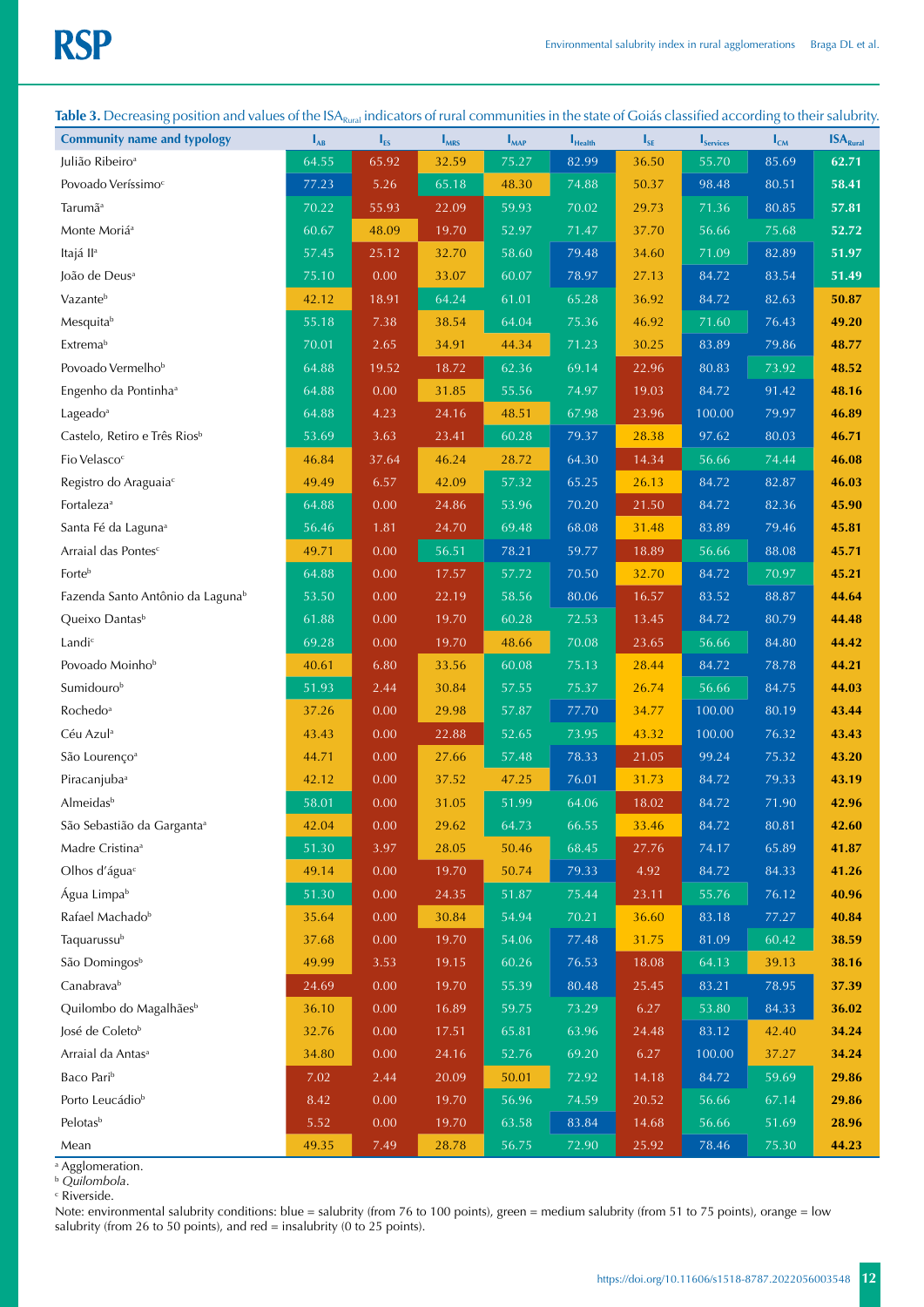papers20,21, being something recurrent that requires attention from the public authorities. In most situations, disinfecting the water indoors with sodium hypochlorite solution would considerably decrease contamination<sup>22</sup> and consequently improve healthiness. Among the indicators that make up the  $ISA<sub>Rural</sub>$ , the  $I<sub>ES</sub>$  presented the worst results, present in 90.7% of the communities in unhealthy situations, requiring greater attention from the public authorities. This condition results from the use, in the vast majority of households, of a rudimentary cesspool as a solution for sanitary sewage. This result confirms the data presented in the PNSR, that only 15.2% of the inhabitants dispose of their effluents properly<sup>16</sup>, and the study by Roland et al.23 A study conducted in riverside communities in Amazônia concluded that one of the characteristics that most contribute to the situation of insalubrity and low salubrity is the precariousness of the houses in relation to the adequate disposal of excreta and grey waters<sup>13</sup>. Only two communities (4.65%) received the classification of medium salubrity, and another two (4.65%) as low salubrity.

Another worrisome basic sanitation component is solid waste management, represented by  $I_{MRS}$ , present in only 6.98% of the communities served, in more than 80% of the households by direct or indirect solid waste collection. Although the great majority of the households in the communities separate their waste, they do not have adequate disposal, and burning is the main form of disposal, similar to the situation presented in the  $PNSR<sup>16</sup>$  diagnostic and other studies<sup>24</sup>. The article 47 of the National Solid Waste Policy<sup>25</sup> forbid this practice. Depending on the composition of the waste, it can release toxic gases, and does not reduce all types of waste, contributing to the proliferation of diseases and influencing the quality of life of the population<sup>23</sup>. In view of the above about the  $I_{MRS}$ , 53.49% of the communities fit as insalubrious, 39.53% with low salubrity and 6.98% medium salubrity.

In relation to the  $I_{MAP}$ , we classified only the riverside community Arraial da Ponte, representing 2.33% of the analyzed communities, as salubrious. The presence of pavement, curbs, and manholes (a device that allows rainwater drainage) characterized this condition, serving 50% of the community. We classified the others, 76.74% as medium salubrity, and 20.93% as low salubrity. Rainwater management is the only sanitation component for which it was not possible to diagnose the current situation in rural areas of Brazil by PNSR<sup>16</sup>, because IBGE26 does not have enough data for such an analysis. For this reason, it is one of the biggest barriers to conducting studies on this component of basic sanitation, which stops the proper direction of public policies to solve problems related to infrastructure<sup>23</sup>.

I<sub>Health</sub> was the third indicator to present the best results in the survey. We verified the salubrious situation registered in 30.2% of the communities and medium salubrious in 69.8%. This is mainly because the inhabitants of the communities have not been diagnosed by a health professional with schistosomiasis and/or leptospirosis, with the exception of one inhabitant of the Julião Ribeiro community, and no deaths of children under one year of age have occurred in these communities. However, many residents of the communities tested positive for hepatitis A, corroborating another study on rural agglomerations in the southwest of Goiás in which  $82.20\%$  of the residents had antibodies to the virus<sup>27</sup>, the main factor in the decrease in salubrity in this indicator.

The  $I_{SE}$  was the second indicator to present the worst salubrity results. Thus, 48.84% of the communities presented an insalubrity situation and 51.16% presented low salubrity due to the low education and monthly *per capita* income of the inhabitants. This consolidated the data presented in the PNSR<sup>16</sup> and the analyses that the lower the levels of education and income, the worse the solutions adopted in basic sanitation<sup>28</sup>.

In general,  $I_{\text{Serves}}$  showed the best results, with salubrity of 65.12% of the communities and 34.88% with medium salubrity. This is because 100% of the communities have basic education services, 69.77% have health services, and, in more than 90% of the households, 93% and 62.8% have access, respectively, to electricity and means of communication. The *Programa Nacional de Universalização do Acesso e Uso da Energia Elétrica*29 (National Program for the Universalization of Access to and Use of Electric Energy), responsible for the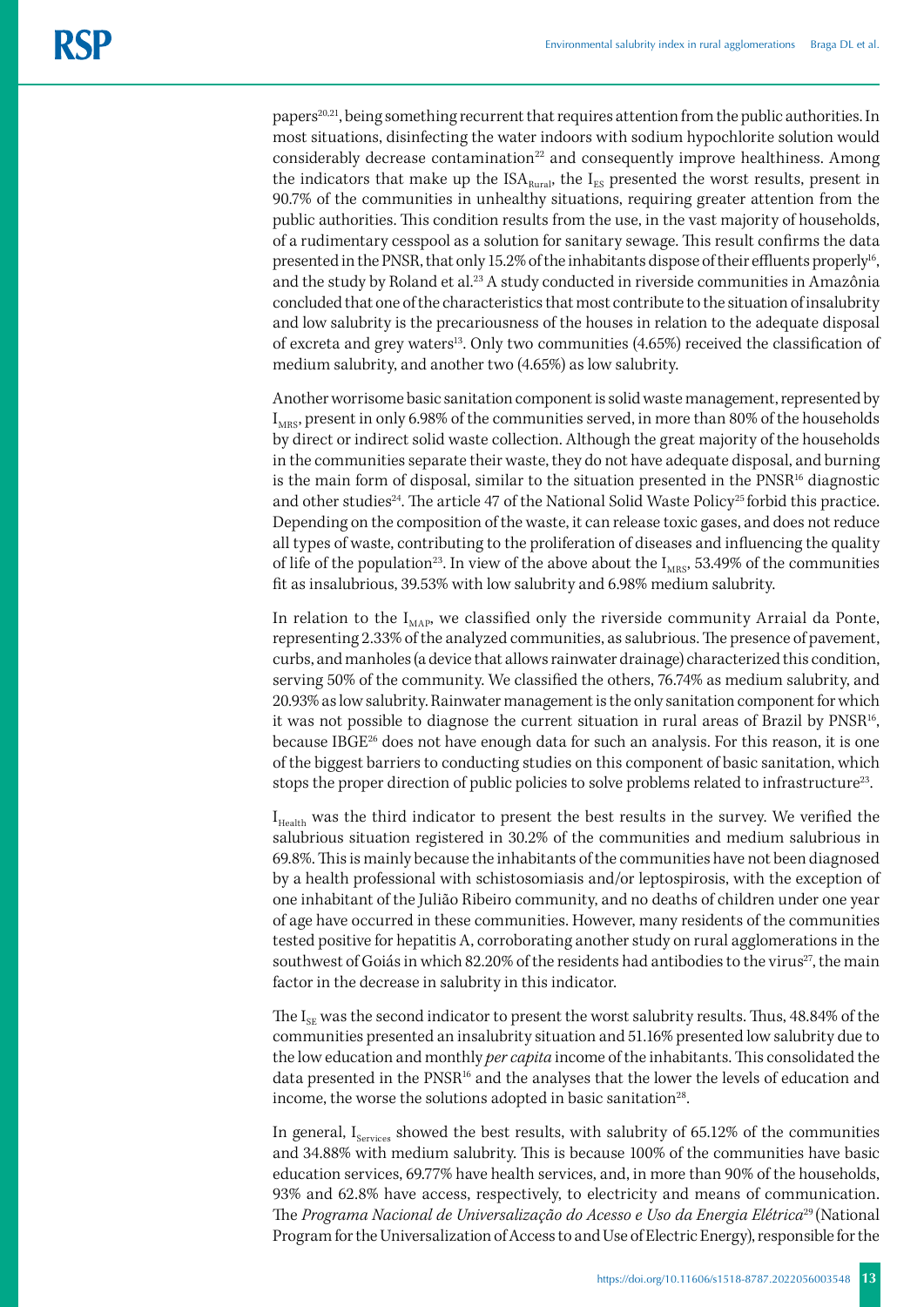evolution of the universalization of access to energy, with a deadline of 2022, was extended several times. Therefore, it produces, and certainly will produce, improvements in social and economic dynamics for the communities not yet fully served by this fundamental service<sup>30</sup>.

Finally, the  $I_{CM}$  was the second indicator to show the best salubrity results, with 67.44% of the communities in a salubrious situation, 25.58% with medium salubrity, and 6.98% with low salubrity. In general, the communities have houses with adequate walls, floors and roofs, including the bathroom. However, their water reservoirs are in inadequate conditions, which may be one of the factors contributing to the low quality of the water and for being places of contamination<sup>31</sup>.

### **CONCLUSIONS**

The proposed  $ISA<sub>Runal</sub>$  is in line with the concept of environmental salubrity. It is useful in the context of public policies, as a conditioner for the prioritization of actions necessary to improve the salubrity conditions in rural agglomerations, aiming to contribute to the health level of their populations. In addition, it allows an evaluation of the evolution of the goals in the PNSR and the Municipal Sanitation Plan. It is possible to apply this index in its totality or in the evaluation of each indicator that composes it.

The results of the application of  $ISA<sub>Rural</sub>$  in the communities studied in the state of Goiás indicate that the public authorities should devote priority attention to implement actions aimed at the universalization of sanitary sewerage, followed by the improvement of socioeconomic conditions, particularly in *quilombola* communities, which presented the worst environmental salubrity conditions among the communities studied.

### **REFERENCES**

- 1. Brasil. Lei Nº 12.864, de 24 de setembro de 2013. Altera o caput do art. 3º da Lei n. 8.080, de 19 de setembro de 1990, incluindo a atividade física como fator determinante e condicionante da saúde. Brasília, DF; 2013.
- 2. São Paulo (Estado). Lei Nº 7.750, de 31 de março de 1992. Dispõe sobre a Política Estadual de Saneamento e dá outras providências. Diário Oficial Estado de São Paulo.1 abr 1992; Executivo:1
- 3. Dias MC, Borja PC, Moraes LRS. Índice de Salubridade Ambiental em áreas de ocupação espontâneas: um estudo em Salvador - Bahia. Eng Sanit Ambient. 2004;9(1):82-92.
- 4. Batista MEM, Silva, TC. O modelo ISA/JP indicador de performance para diagnóstico do saneamento ambiental urbano. Eng Sanit Ambient. 2006;11(1):55-64. https://doi.org/10.1590/S1413-41522006000100008
- 5. Ministério da Saúde (BR), Fundação Nacional de Saúde. Manual de saneamento. 5. ed. Brasília, DF: Funasa. 2019.
- 6. Conselho Estadual de Saneamento. ISA Indicador de Salubridade Ambiental: manual básico. São Paulo: Conesan; 1999.
- 7. Lima ASC, Arruda PN, Scalize OS. Indicador de salubridade ambiental em 21 municípios do estado de Goiás com serviços públicos de saneamento básico operados pelas prefeituras. Eng Sanit Ambient. 2019;24(3):439-52. https://doi.org/10.1590/S1413-41522019188336
- 8. Teixeira DA, Prado Filho JF, Santiago AF. Indicador de salubridade ambiental: variações da formulação e usos do indicador no Brasil. Eng Sanit Ambient. 2018;23(3):543-56. https://doi.org/10.1590/S1413-41522018170866
- 9. Braga DL. Construção e aplicação de índice de salubridade ambiental em aglomerados rurais [dissertação]. Goiânia, GO: Universidade Federal de Goiás; 2021.
- 10. Pedrosa RN, Miranda LIB, Ribeiro MMR. Avaliação pós-ocupação sob o aspecto do saneamento ambiental em área de interesse social urbanizada no município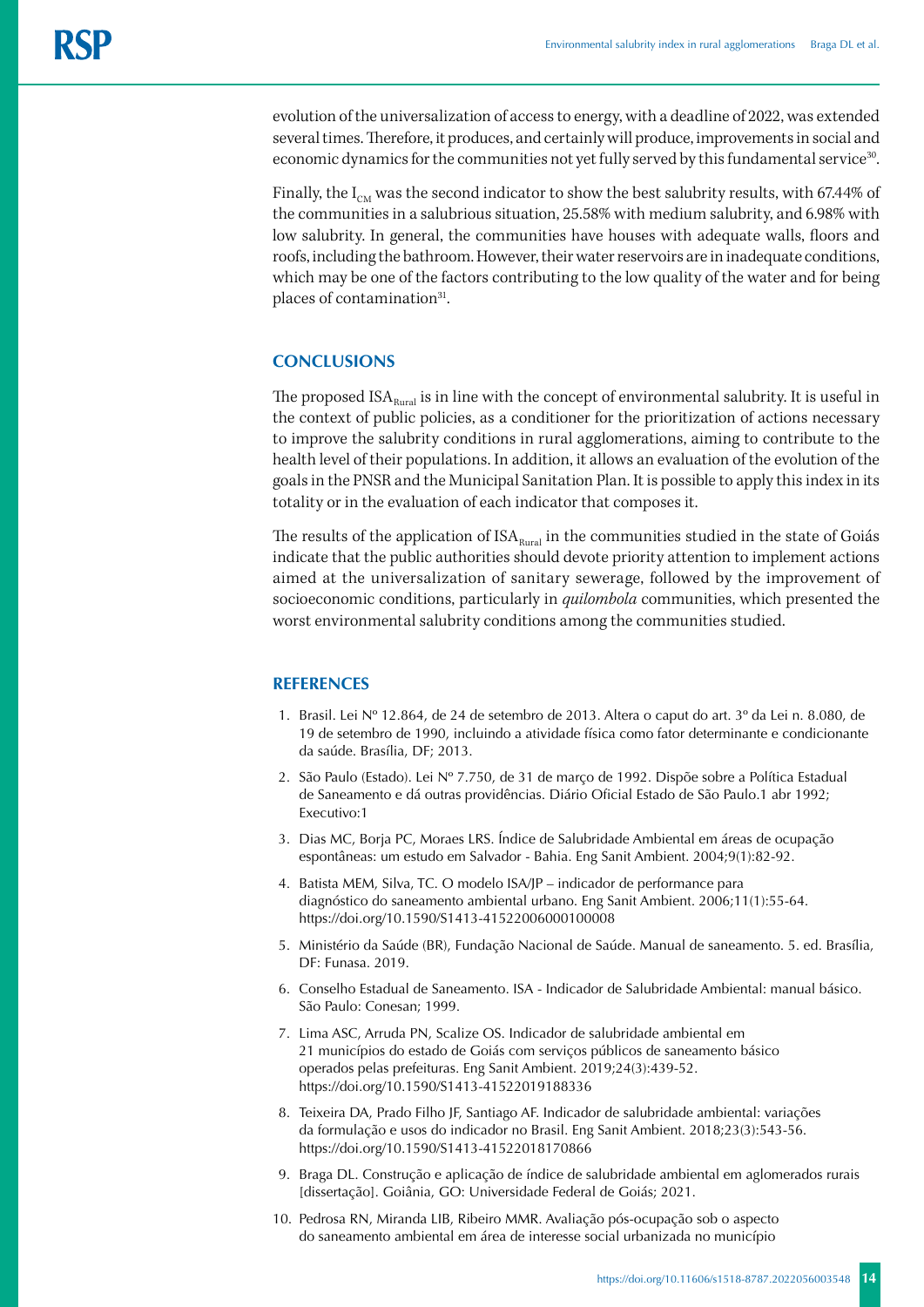de Campina Grande, Paraíba. Eng Sanit Ambient*.* 2016;21(3):535-46. https://doi.org/10.1590/S1413-41522016146176

- 11. Costa RVF. Desenvolvimento do Índice de Salubridade Ambiental (ISA) para comunidades rurais e sua aplicação e análise nas comunidades de Ouro Branco *–* MG [dissertação]. Ouro Preto, MG: Universidade Federal de Ouro Preto; 2010
- 12. Teixeira DA, Prado Filho JF, Santiago AF. Construção da equação do Indicador de Salubridade Ambiental (ISA/OP) da cidade de Ouro Preto (MG) para o gerenciamento do saneamento municipal urbano. Rev Nac Gerenc Cidades. 2020;8(60):1-23. https://doi.org/10.17271/2318847286020202403
- 13. Bernardes C, Bernardes RS, Gunther WMR. Proposta de índice de salubridade ambiental domiciliar para comunidades rurais: aspectos conceituais e metodológicos. Eng Sanit Ambient. 2018;23(4):697-706. https://doi.org/10.1590/S1413-41522018141631
- 14. Linstone HA, Turoff M, editors. The Delphi method: techniques and applications. Newark, NJ: University Heights, New Jersey Institute of Technology; 2002.
- 15. Instituto Brasileiro de Geografia e Estatística. Censo Demográfico 2020: manual do recenseador – Parte 1. CD-1.09*.* Rio de Janeiro: IBGE; 2019.
- 16. Ministério da Saúde (BR), Fundação Nacional de Saúde. Programa Nacional de Saneamento Rural (PNSR). Brasília, DF: Funasa; 2019.
- 17. Brasil. Ministério de Desenvolvimento Regional. Secretaria Nacional de Saneamento. Plano Nacional de Saneamento Básico. Brasília; 2019.
- 18. Brasil. Lei Nº 11.445, de 5 de janeiro de 2007. Estabelece as diretrizes nacionais para o saneamento básico; cria o Comitê Interministerial de Saneamento Básico; altera as Leis nos 6.766, de 19 de dezembro de 1979, 8.666, de 21 de junho de 1993, e 8.987, de 13 de fevereiro de 1995; e revoga a Lei nº 6.528, de 11 de maio de 1978. Diário Oficial da União. 5 jan 2007.
- 19. Ministério da Saúde (BR). Portaria de Consolidação Nº 5, de 28 de setembro de 201*7*. Consolidação das normas sobre as ações e os serviços de saúde do Sistema Único de Saúde. Brasília, DF; 2017.
- 20. Scalize PS, Barros EFS, Soares LA, Hora KER, Ferreira NC, Baumann LRF. Avaliação da qualidade da água para abastecimento no assentamento de reforma agrária Canudos, Estado de Goiás. Rev Ambien Água. 2014;9(4):696-707. https://doi.org/10.4136/ambi-agua.1386
- 21. Rowles LS III, Alcalde R, Bogolasky F, Kum S,Diaz-Arriaga FA, Ayres C et al. Perceived versus actual water quality: community studies in rural Oaxaca, Mexico. Sci Total Environ*.* 2018*;*622-623:626-34 https://doi.org/10.1016/j.scitotenv.2017.11.309
- 22. Solomon ET, Robele S, Kloos H, Mengistie B. Effect of household water treatment with chlorine on diarrhea among children under the age of five years in rural areas of Dire Dawa, eastern Ethiopia: a cluster randomized controlled trial. Infect Dis Poverty*.* 2020;9(1):64. https://doi.org/10.1186/s40249-020-00680-9
- 23. Roland N, Tribst CCL, Senna DA, Santos MRR, Rezende S. A ruralidade como condicionante da adoção de soluções de saneamento básico. Rev DAE. 2019;67(220):15-35. https://doi.org/10.4322/dae.2019.053
- 24. Fidelis-Medeiros FH, Lunardi VO, Lunardi DG. Proposta de gestão adequada de resíduos sólidos domiciliares em comunidades rurais utilizando análise espacial. Rev Bras Geogr Fis. 2020;13(2):527-43. https://doi.org/10.26848/rbgf.v13.2.p527-543
- 25. Brasil. Lei Nº 12.305 de 2 de agosto de 2010. Institui a Política Nacional de Resíduos Sólidos; altera a Lei Nº. 9.605, de 12 de fevereiro de 1998, e dá outras providências. Diário Oficial da União. 3 ago 2010. p.2
- 26. Instituto Brasileiro de Geografia e Estatística. Censo Demográfico 2010. Rio de Janeiro: IBGE; 2011.
- 27. Pinheiro RS, Araújo LA, Caetano KAA, Matos MA, Carneiro MAS, Teles SA. Intermediate endemicity of hepatitis A virus infection in rural settlement projects of southwest Goiás, Brazil. Arq Gastroenterol. 2015;52(3):200-3. https://doi.org/10.1590 Caracterização /S0004-28032015000300009
- 28. Sales BM. dos determinantes da exclusão sanitária nos domicílios rurais brasileiros [dissertação]. Belo Horizonte, MG: Universidade Federal de Minas Gerais; 2018.